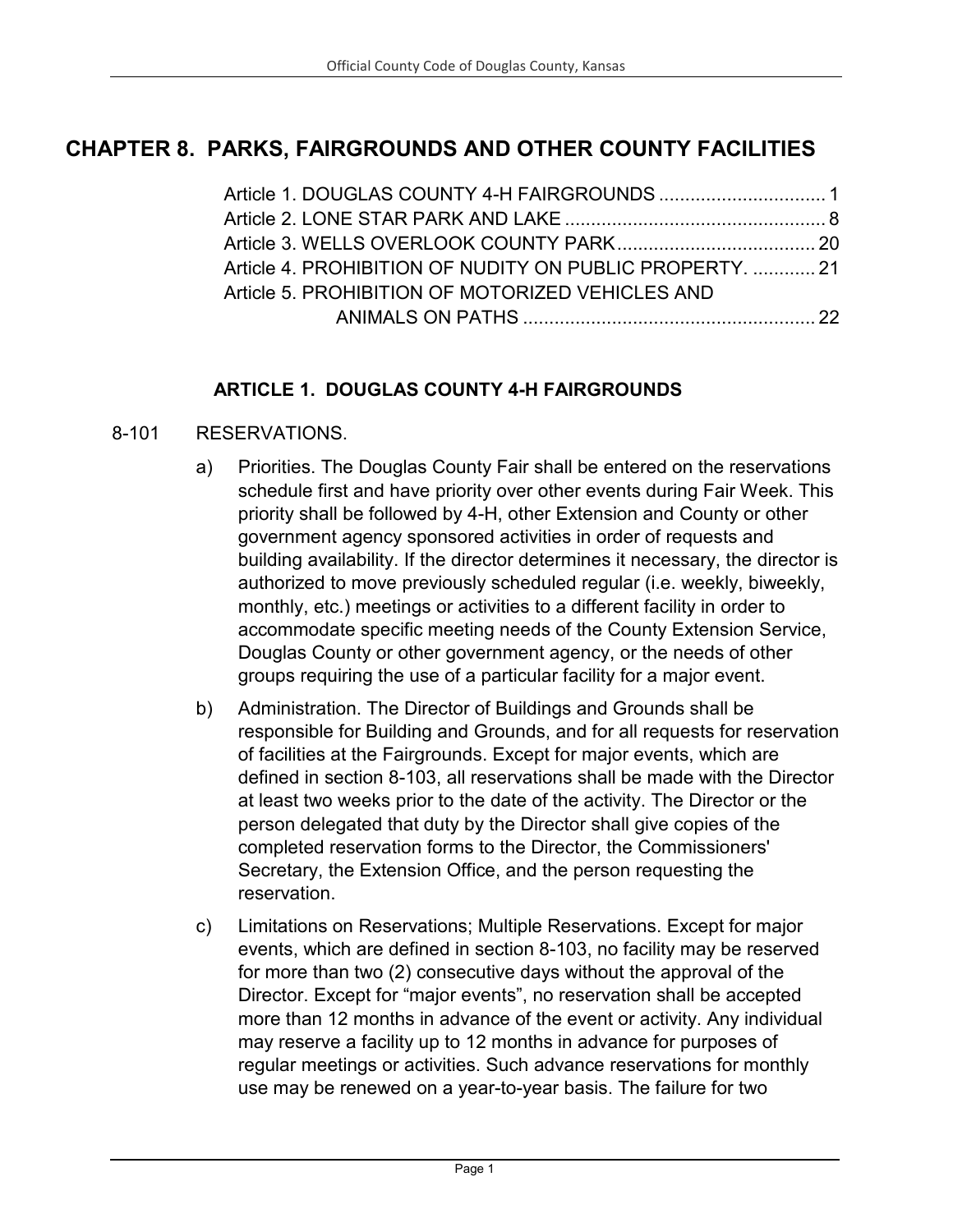consecutive months to use a facility which has been reserved for regular monthly meetings may result in the forfeiture of any additional reservations that have been made by the same group or individual for that purpose.

- d) Holidays; Fairgrounds Unavailable. The fairgrounds shall be closed and unavailable for use on all holidays designated by the Board of County Commissioners. (HR 97-11, Sec. 1)
- e) Exceptions. Except for "major events" and functions of the County Extension Service, Douglas County 4-H Clubs, Douglas County or any other governmental agency, any individual or group reserving the fairgrounds or any fairgrounds facility shall post a cash deposit with the fairgrounds caretaker within 14 calendar days of the date the reservation is made, to guarantee the reservation and that all facilities and grounds are cleaned and returned to their original condition immediately after the use or event. The failure to do so may result in the cancellation of the reservation or the forfeiture of the deposit, as the case may be. All deposits so forfeited shall be deposited by the director in the county treasury to the credit of the fair fund. The amount of the deposit shall be determined by the County Administrator and set forth in the Schedule of Fees identified in Section 8-105. (HR-06-3-2, Sec. 1)

### 8-102 ELIGIBLE USES OF FAIRGROUNDS.

- a) General Policy. Unless otherwise prohibited herein, the Fairgrounds facilities may be used by any individual, family, or organization that agrees to abide by the policies, rules and regulations contained in this Code.
- b) Student Functions. Fairgrounds facilities shall be available for activities sponsored by students or student groups, including parties and dances, if the Director receives adequate assurances in writing that the activity will be supervised by a sufficient number of parents or other individuals 21 years of age or older who agree to be responsible for the student activity. If such supervision is not provided, the Director may cancel the reservation for the scheduled event.
- c) Restrictions on Animals and Vehicles. With the exception of seeing eye dogs or other working dogs that are actually assisting a disabled person, no animals are allowed in Buildings 1 and 2. No animals or vehicles are allowed in the park area in the southwest corner of the Fairgrounds without prior Commission approval.
- d) Camping.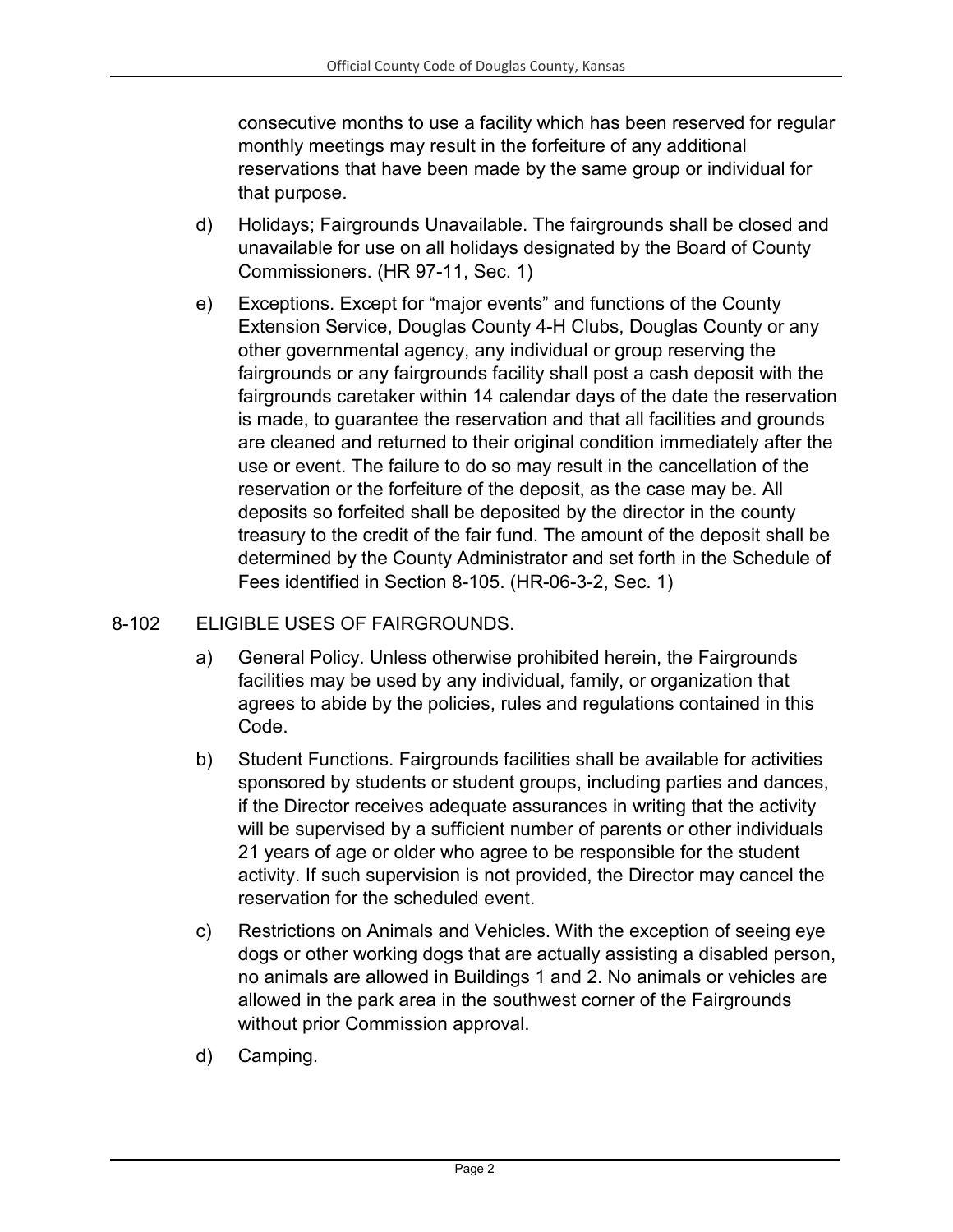- 1) Except during the Douglas County Fair, Boy Scouts, Girl Scouts, and other youth groups, including those sponsored by religious organizations, may camp on the east side of the park area if adequate adult supervision is provided. Camping also is allowed in the same area in conjunction with other scheduled, approved events. Unless otherwise authorized, all campers shall use the judging arena rest rooms.
- 2) During the Douglas County Fair overnight camping at the fairgrounds may occur as authorized by the Douglas County Fair Board. Each individual authorized by the Fair Board to be present on the fairgrounds for overnight camping shall be required to possess and display upon request of the Fair Board's representatives an identification card or pass issued by the Fair Board. The Fair Board may adopt rules and regulations governing the issuance of such identification cards or passes overnight camping and governing conduct during such camping. Such rules and regulations shall be approved by the Board of County Commissioners. A failure to abide by the requirements of such rules and regulations shall constitute grounds for immediate ejection from the fairgrounds by authorized representatives of the Fair Board. Furthermore, such failure also shall constitute a violation of this article and shall be punishable by a fine as provided in section 8-108.
- e) Sales of Goods or Services. Organizations using the fairgrounds facilities may authorize the sale of goods, products or services that bear some reasonable relationship to the scheduled activity. A list of such vendors shall be provided to the Director, and the County Administrator one week prior to the scheduled event. (HR 78-7-3, Sec. 2; HR 88-4-3, Sec. 2, 97-11)

## 8-103 INSURANCE AND PERFORMANCE DEPOSITS FOR MAJOR EVENTS.

- a) Major Events. Major events, as used in this article, shall include, but not be limited to: circuses; demolition derbies; carnivals; livestock, pet or animal shows; antique car shows and swap meets, baseball, softball and soccer games; and extended trailer or tent camping. The Director shall determine which activities not listed herein also shall constitute major events subject to the requirements of this section. (HR 88-4-3, Sec. 3, 97-11, Sec. 3)
- b) Liability Insurance Required. General liability insurance shall be required for all activities of organizations which constitute major events. A certificate of insurance for such major events shall be filed by the sponsors with the fairgrounds caretaker no less than 30 calendar days in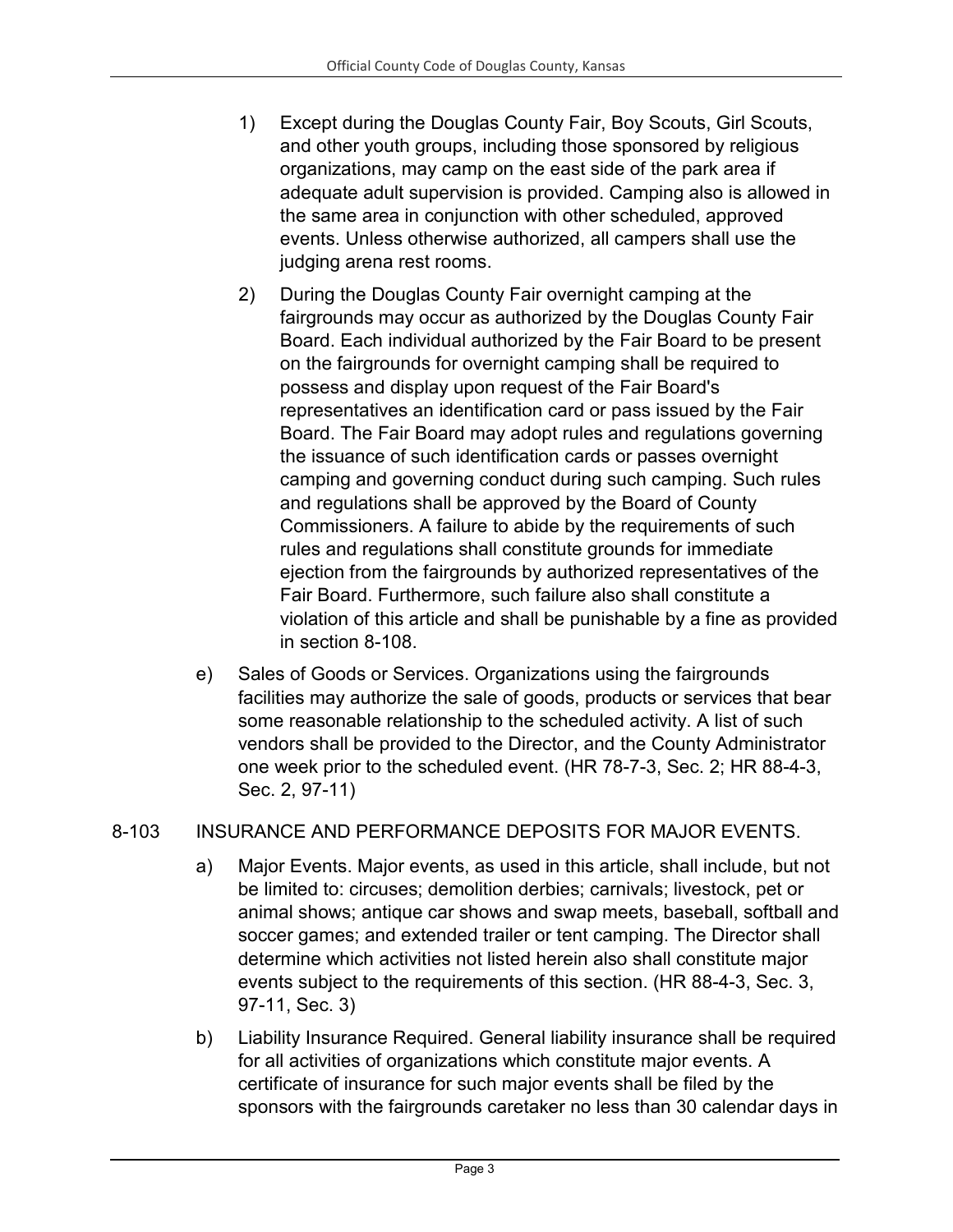advance of the event. The certificate of insurance shall provide evidence of a general liability insurance policy covering the sponsoring group for the scheduled activity in the minimum bodily injury coverage. The certificate of insurance shall be forwarded to the Assistant County Administrator for review and approval. No major event may be publicized by the sponsor thereof until such approval has been granted. (HR-06-3- 2, Sec. 2)

- c) Performance Deposit. Within 14 calendar days of the date the reservation is made for each "major event", the sponsors of major events thereof also shall post with the fairgrounds caretaker cash, a money order or a cashier check as a deposit to guarantee the reservation and that all facilities are cleaned and returned to their original condition within 24 hours of the last activity or performance. The amount of the deposit shall be determined by the County Administrator and set forth in the Schedule of Fees identified in Section 8-105. (HR-06-3-2, Sec. 2)
- d) Exceptions. No activities of Douglas County or its officers, the Douglas County 4-H Clubs or the Douglas County Extension Service shall be considered major events and subject to the requirements of this section. (HR 88-4-3, Sec. 3, 97-11, Sec. 3)

## 8-104 RESPONSIBILITY FOR DAMAGE TO FACILITIES.

- a) Entity Responsible.
	- 1) The organization or individual reserving facilities at the Fairgrounds shall be responsible for informing all participants about the policies, rules and regulations governing the use of the Fairgrounds.
	- 2) The organization or individual using the facility shall be responsible for all damages to facilities as set forth in this Code. The rules and regulations shall be posted for public inspection in Buildings 1, 2 and 21.
	- 3) These Code Sections and any subsequently adopted rules and regulations shall be posted for public inspection in Buildings 1, 2, and 21. (HR 97-11, Sec. 4)
- b) Additional Deposit; When Required. In the event a Fairgrounds facility is not cleaned and restored by a user group to its original condition as provided in the Fairgrounds rules and regulations, the Director shall request the responsible group or individual to return to complete the cleanup. If the cleanup is not completed within the time specified by the Director, the group shall be billed by the Director for the actual cost thereof and fined an additional \$100.00. Furthermore, the group shall be prohibited from further use of any facility without the approval of the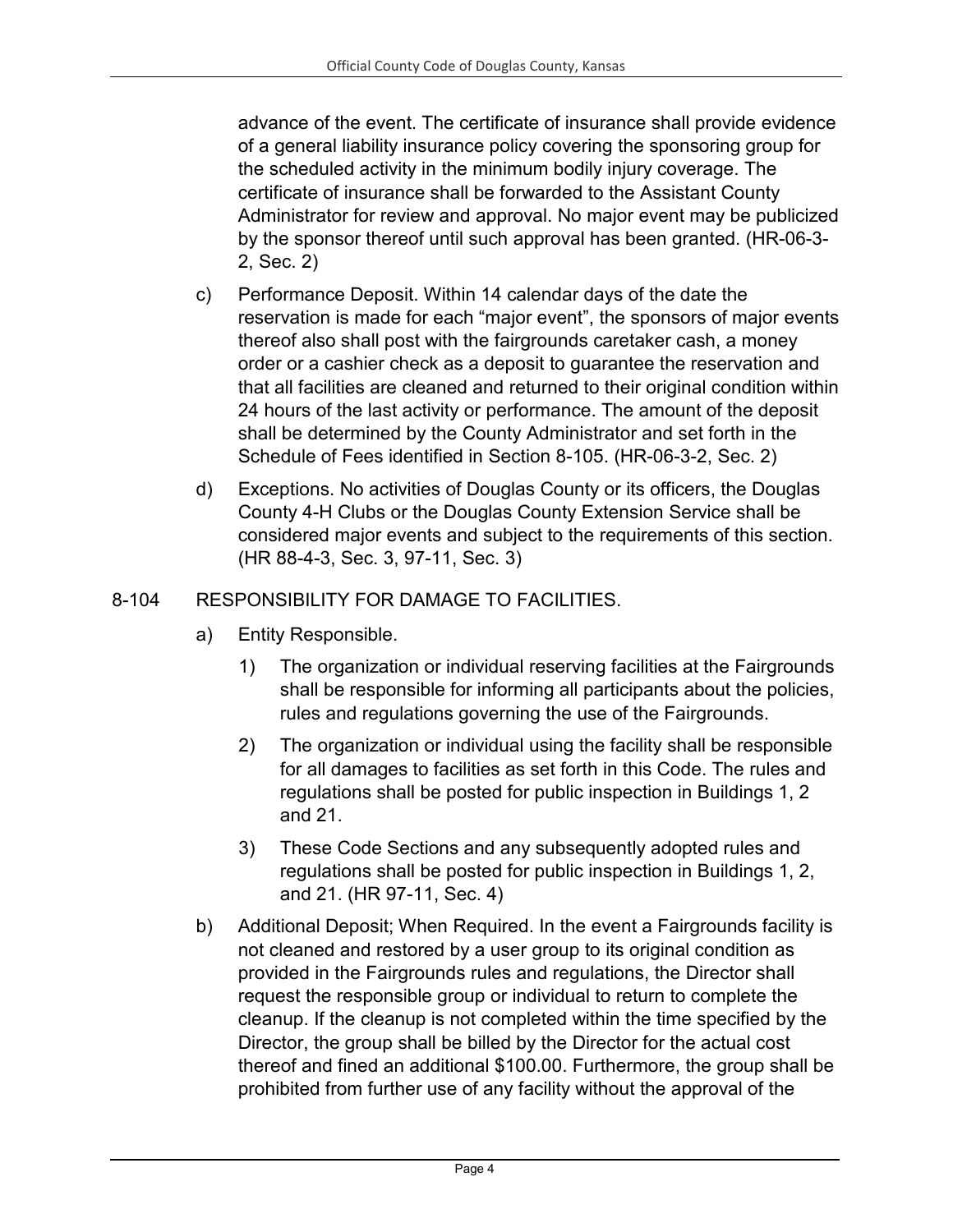County Commission. If such approval is granted, the group shall deposit cash, a money order or cashier's check with the Commission in the amount of \$200.00 prior to the use of any building or \$500.00 prior to the use of the livestock barns. This deposit shall be in addition to any deposit determined by the County Administrator and set forth in the Schedule of Fees identified in Section 8-105. (HR-06-3-2, Sec. 3)

c) Application and use refusal due to prior failure to comply with rules, misuse of facilities, or failure to care for property. If any group, individual or entity requesting use of the fairgrounds has on prior occasion previously used the grounds and (1) failed to comply with use regulations and rules adopted by the County, (2) failed to properly care for or clean up the property or facilities, or (3) allowed or caused significant damage to the property or facilities, the County Administrator may thenceforth discretionarily decline to approve an application for use and deny future use by the same group, individuals or entity in question. (HR 97a-11)

#### 8-105 USAGE FEES.

- a) Schedule of Fees. Usage fees for facilities at the Fairgrounds shall be set at such amount as the County Administrator shall, from time to time, set. The County Administrator shall set and amend the schedule of fees for usage of the facilities at the Fairgrounds (the "Schedule of Fees") in accordance with policy directives given by the Board, based upon the percentage of operating costs of the Fairgrounds that the Board desires to recover from usage fees. The Schedule of Fees may also contain requirements for deposits for the usage of specified facilities. The Board may, at any time, overrule or amend the Schedule of Fees set by the County Administrator. The Schedule of Fees in effect as of the effective date of this Section shall continue until the County Administrator adopts a new Schedule of Fees.
- b) Waiver of Event Fees. No fees shall be charged to Douglas County or its offices, the Douglas County 4-H Clubs, or the Douglas County Extension Service for usage of the Fairgrounds. In addition, with the consent of the County Administrator, fees may be waived for charity events that benefit citizens of Douglas County and youth organizations that contribute to and benefit the youth of Douglas County. Examples of such groups and events include the Salvation Army's Share the Warmth coat give-away and Round-Up for Hunger, Boy Scouts, Girl Scouts, youth sports, Campfire Girls and Boys, and the United Way.
- c) Damage. All groups and individuals using these facilities shall be held responsible for and shall pay for any and all damages done to the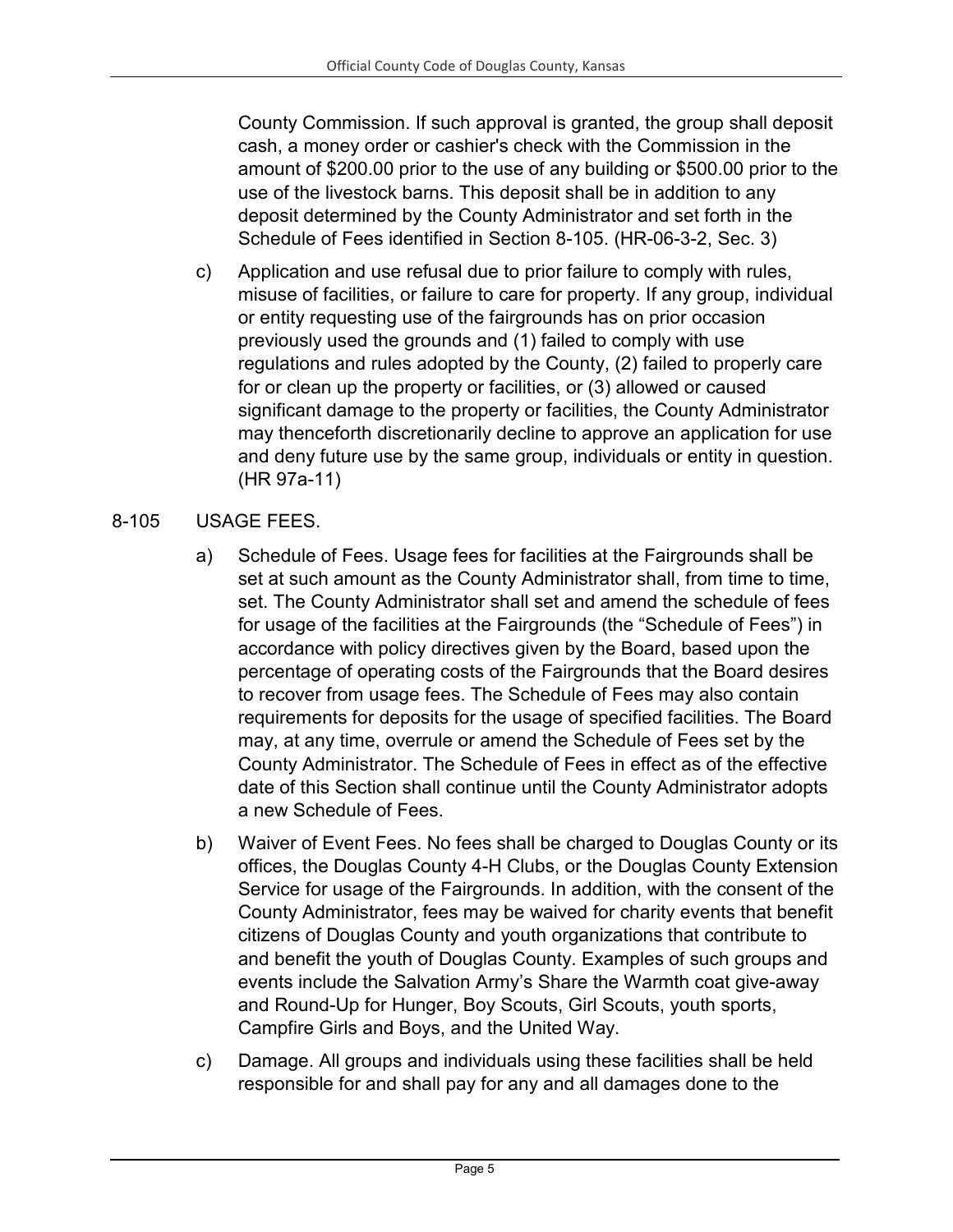ground, building or contents which may occur during or as a result of such use.

d) Changes In Fees. Groups or individuals making and receiving conformations of reservations prior to the effective date of any change in the Schedule of Fees, for a reservation to take place less than 6 months from the effective date of the change, shall be charged the usage fees based upon the Schedule of Fees in effect as of the confirmation of the reservation. (HR-06-3-2, Sec. 4)

#### 8-106 RULES AND REGULATIONS.

- a) Alcohol. Pursuant to K.S.A. 41-719 (e), the Board exempts the Douglas County Fairgrounds from K.S.A. 41-719 (c). Alcoholic liquor, wine, beer or cereal malt beverages may be served, consumed, possessed or carried on the Fairgrounds premises, but only in accordance with policies, procedures, and permits of Douglas County. The Board will adopt policies and procedures, authorizing the County Administrator, or his or her designee, to issue event permits for the serving, consumption, possession, and carrying or alcoholic liquor, wine, beer, and cereal melt beverages on the Fairgrounds premises. Violators shall be subject to fine under Section 8-107. (Res. 15-026, Sec. 1)
- b) Equipment. All equipment shall be cleaned and returned to its original place. All tables, chairs and coat racks shall be put away. Floors and restrooms shall be cleaned. Any decorations, garbage and trash shall be deposited in outside trash barrels. Any excess trash shall be disposed of by the sponsoring group or individual.
- c) Electrical. Upon leaving a facility, all lights and electrical equipment and appliances shall be turned off, during the heating season, the thermostat shall be turned to 60 degrees, and all air conditioning equipment that is in use shall be turned off.
- d) Closing. All activities shall be completed by 12:30 a.m. Buildings and windows shall be locked upon leaving. Buildings 1 and 2 may be locked by pressing in on the lock in the end of the door handle on the inside of the door, then stepping outside and closing the door. Building 21 will be locked by the Director or the person delegated that duty by the Director. (HR 88-4-3, Sec. 6) (Res. 97-11, Res. 97-11a)

#### 8-107 PENALTIES.

a) In addition to all other penalties provided by law, a violation of the provisions of this Article shall be punishable by a fine of up to \$250.00. (R 01-43, Sec. 1)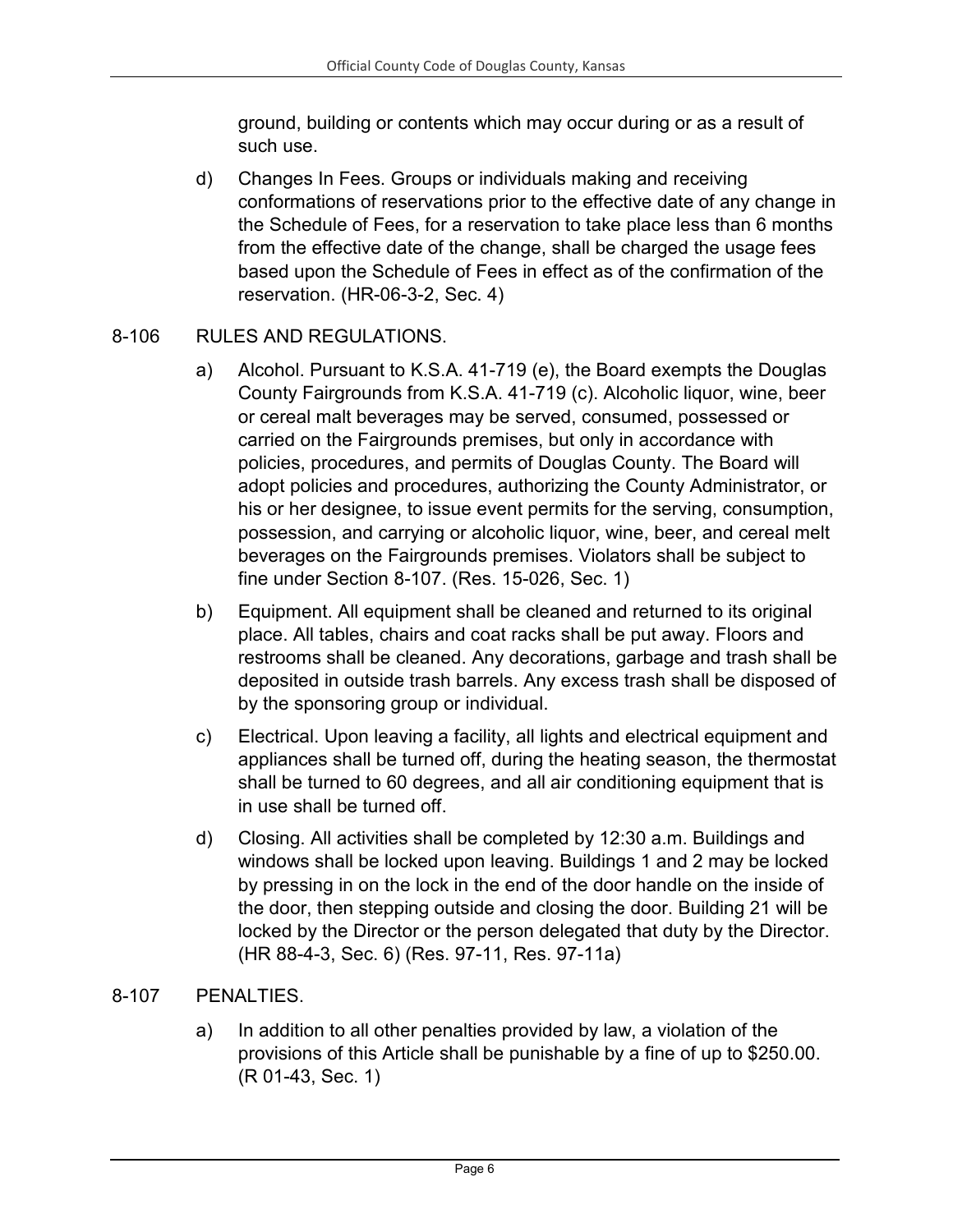#### 8-108 GUN SALES.

- a) It shall be unlawful for any person to offer, display for sale, or sell firearms at the Douglas County Fairgrounds, or any part thereof, unless such person is a licensed importer, a licensed manufacturer, a licensed dealer, or an agent of any of the foregoing. All such licensed importers, licensed manufacturers, and licensed dealers must have proof of licensure readily available for inspection and shall provide such proof to any representative of Douglas County or any law enforcement officer upon demand. The group, organization, or individual reserving the Douglas County Fairgrounds, or any part thereof for a gun show or other event at which firearms are offered, displayed for sale, or sold (including swap meets, flea markets and auctions) shall be responsible to ensure that all persons offering, displaying for sale, or selling firearms are licensed importers, licensed manufacturers, and licensed dealers and to further ensure that all such licensees have proof of such license available for inspection as required herein. The failure to comply with the foregoing provisions shall, in addition to other penalties provided by law, subject the violator to the penalties imposed in Section 8-107(a).
- b) The group, organization, or individual using the Fairgrounds or any part thereof for a gun show or other event at which firearms will be offered, displayed for sale, or sold shall, prior to such event, sign an agreement by which it acknowledges reading and understanding this Section 8-108, agreeing to comply with its provisions, and agreeing to pay a fine up to the amount set forth in Section 8-107(a) for each violation of this Section.
- c) If a group, organization, or individual reserving the Fairgrounds for a gun show or other event at which firearms will be offered, displayed for sale, or sold fails to ensure compliance with this Section, the County Administrator may discretionarily decline to approve an application for use and deny future use by the same group, organization, individual, or any affiliate of such group, organization, or individual.
- d) Any gun show or other event held at the Fairgrounds at which firearms will be offered, displayed for sale, or sold shall be considered a "major event" as defined in Section 8-103(a).
- e) For purposes of this Section, the following terms have the following definitions:
	- 1) The term firearm shall have the meaning set forth at 18 U.S.C. 921(a)(3), as amended.
	- 2) The term gun show shall mean any show or similar event at which firearms are offered for sale, displayed for viewing, or actually sold.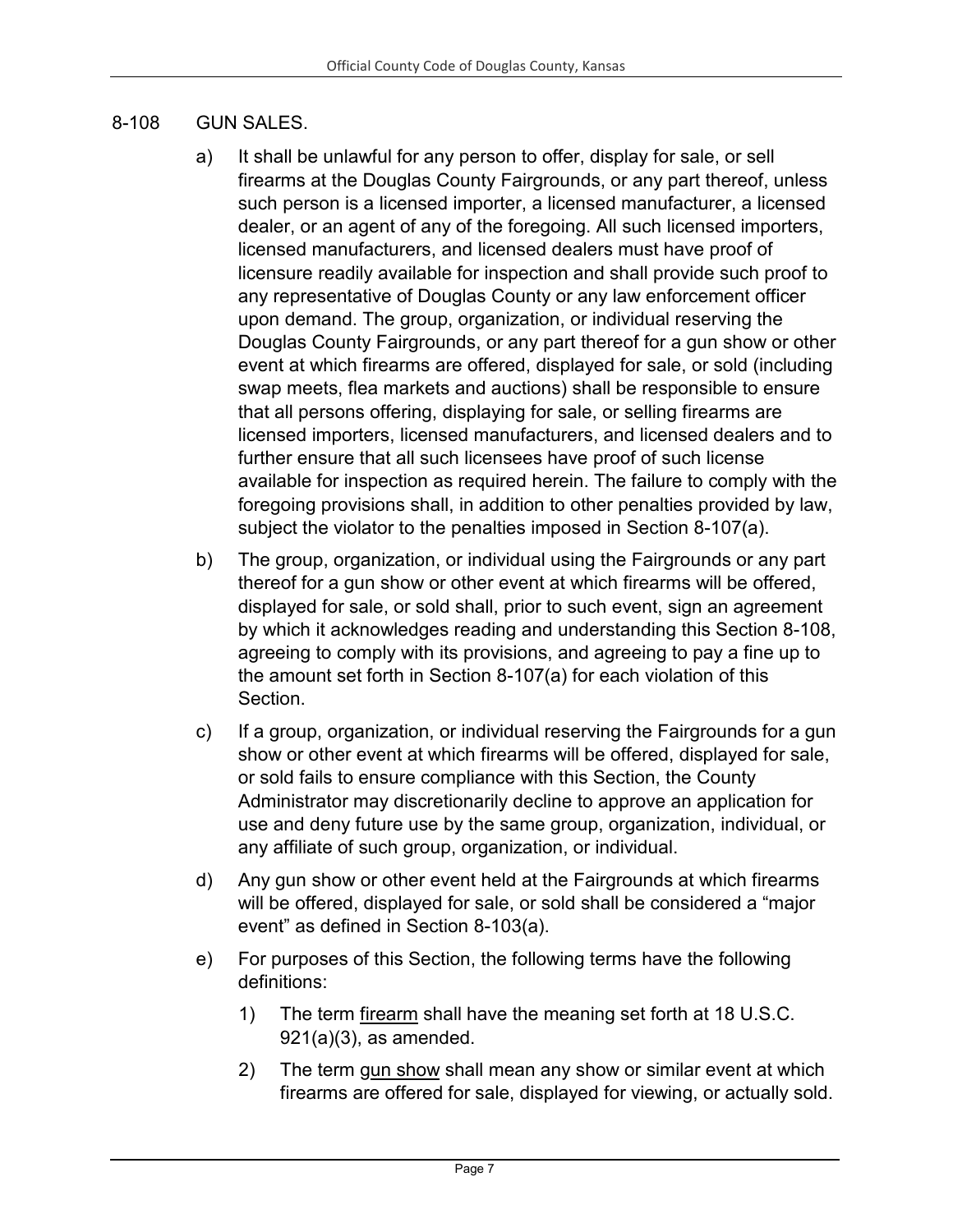- 3) The term licensed dealer shall have the meaning set forth at 18 U.S.C. 921(a)(11), as amended.
- 4) The term licensed importer shall have the meaning set forth at 18 U.S.C. 921(a)(9), as amended.
- 5) The term licensed manufacturer shall have the meaning set forth at 18 U.S.C. 921(a)(10), as amended. (R 01-43, Sec. 2)

#### 8-109 DANGEROUS EXOTIC ANIMALS.

- a) It is unlawful to Own or Possess a Dangerous Exotic Animal at the Douglas County Fairgrounds without the explicit approval of the Board of County Commissioners of Douglas County, Kansas. The approval of any employee or other official of Douglas County shall not constitute the approval of the Board of County Commissioners.
- b) For purposes of this Section, the following terms have the following definitions:
	- 1) The term Own or Possess shall have the meaning set forth in Section 2-101of the Douglas County Code, as amended.
	- 2) The term Dangerous Exotic Animal shall have the meaning set forth in Section 2-101of the Douglas County Code, as amended. (HR 05- 7-6, Sec. 3)

## **ARTICLE 2. LONE STAR PARK AND LAKE**

- <span id="page-7-0"></span>8-201 The Rules and Regulations governing Lone Star Lake Park (hereinafter the "Park") are as follows:
	- 8-201.1 GENERAL RULES AND REGULATIONS. The following use rules and regulations for the Park are hereby adopted:
		- (a) Except as provided herein, the Park is open to the public. Visitors are welcome to use it for the various activities permitted during the times permitted. Fees are charged for certain activities as described herein.
		- (b) All Park rules and regulations shall be enforced 24 hours a day by the Douglas County Sheriff. The Camp Host and County employees shall report observed violations to the Douglas County Sheriff.
		- (c) The Park shall be open only during the hours of 6:00 a.m. to 10:00 p.m. with the exception of those in the Park area for the express and demonstrated purpose of fishing or camping.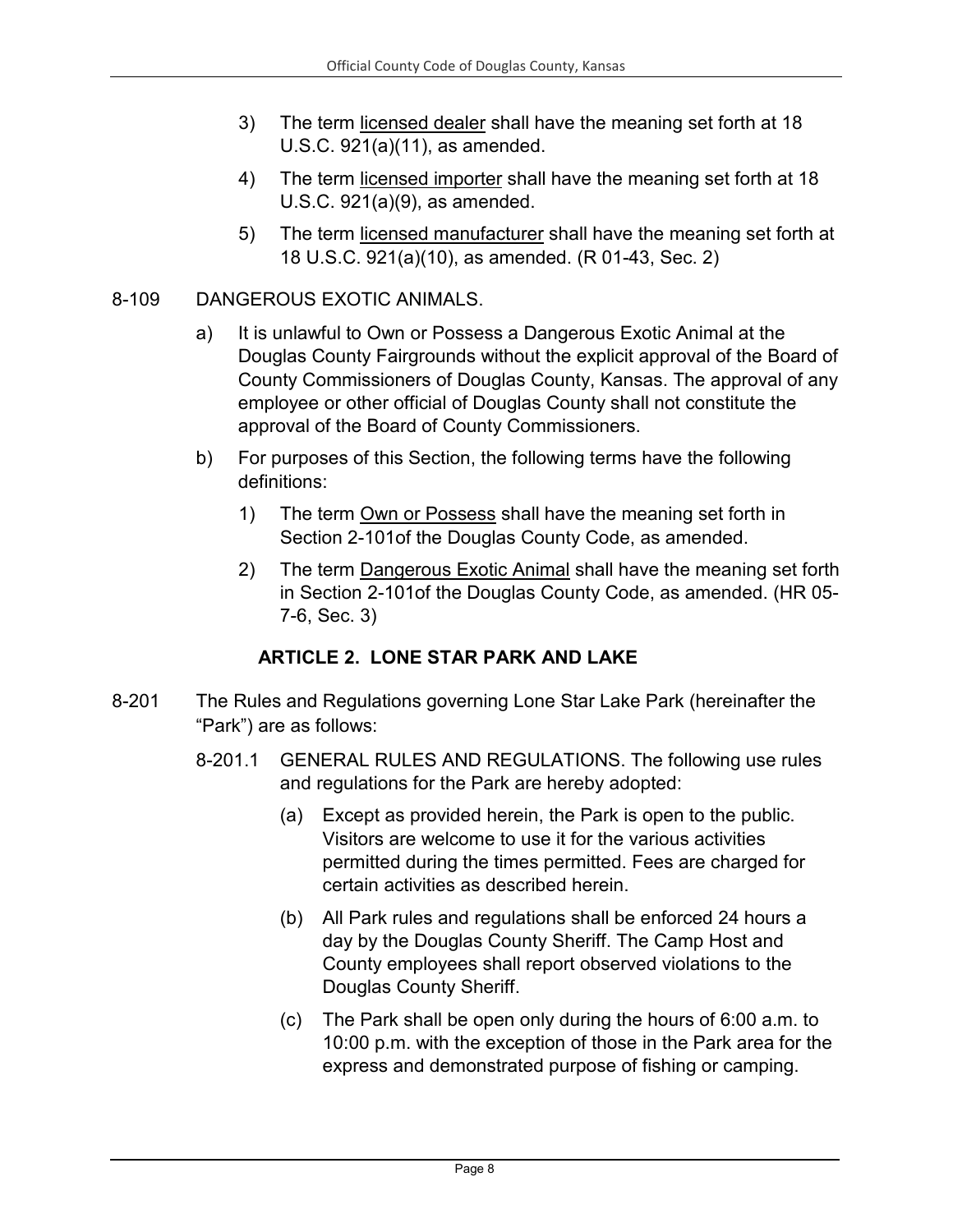Quiet hours shall be observed from 10:00 p.m. until 6:00 a.m. in all areas of the Park.

- (d) The destruction of any sign, guidepost, or property of any kind is unlawful. This includes the peeling of bark, carving and chopping trees, cutting branches, driving nails, digging ground from roots, and the removal of trees, shrubs and plants, picking wild flowers, and other destruction of public property.
- (e) The discharge or use of any firearm, air gun, spring gun, blank gun, paintball gun, slingshot, blow gun or any other device in which force is used to propel projectiles is prohibited. This prohibition shall not apply to any law enforcement officer who is engaged in the discharge of official duties.
- (f) Fireworks are allowed in designated areas on the dates and times allowed by the Board of County Commissioners.
- (g) Throwing of cans, bottles, paper, junk or refuse of any kind on the ground or in the Lake is prohibited. The alteration, destruction or removal of seats, tables, park buildings, and other park equipment is prohibited.
- (h) Washing or throwing of waste of any kind around water faucets or fountains or the use of woods as toilets, or the use of toilets as bathhouses is prohibited.
- (i) Building or starting fires in the open or in any place except in county provided fire rings and grills, or personal grills used for cooking purposes only is prohibited.
- (j) No cats, dogs or other pets shall be allowed (a) in the swimming area, (b) on the swimming beach, or (c) on any dock. Unless in a designated Off-Leash area, dogs shall not be allowed in other areas of the Park unless restrained by a chain or controlled by a leash of no longer than 6 feet. This paragraph shall not apply to dogs present to assist the blind, the visually impaired and persons who are otherwise disabled, pursuant to the legislative declaration of public policy set forth at K.S.A. 39-1101 et seq. and amendments thereto.
- (k) The speed limit on Park roads is 20 miles per hour except where otherwise posted.
- (l) Horseback riding in the Park is prohibited. Driving automobiles, all-terrain vehicles (ATV's), motorcycles or other motorized vehicles anywhere other than on developed roads and in developed parking lots is prohibited.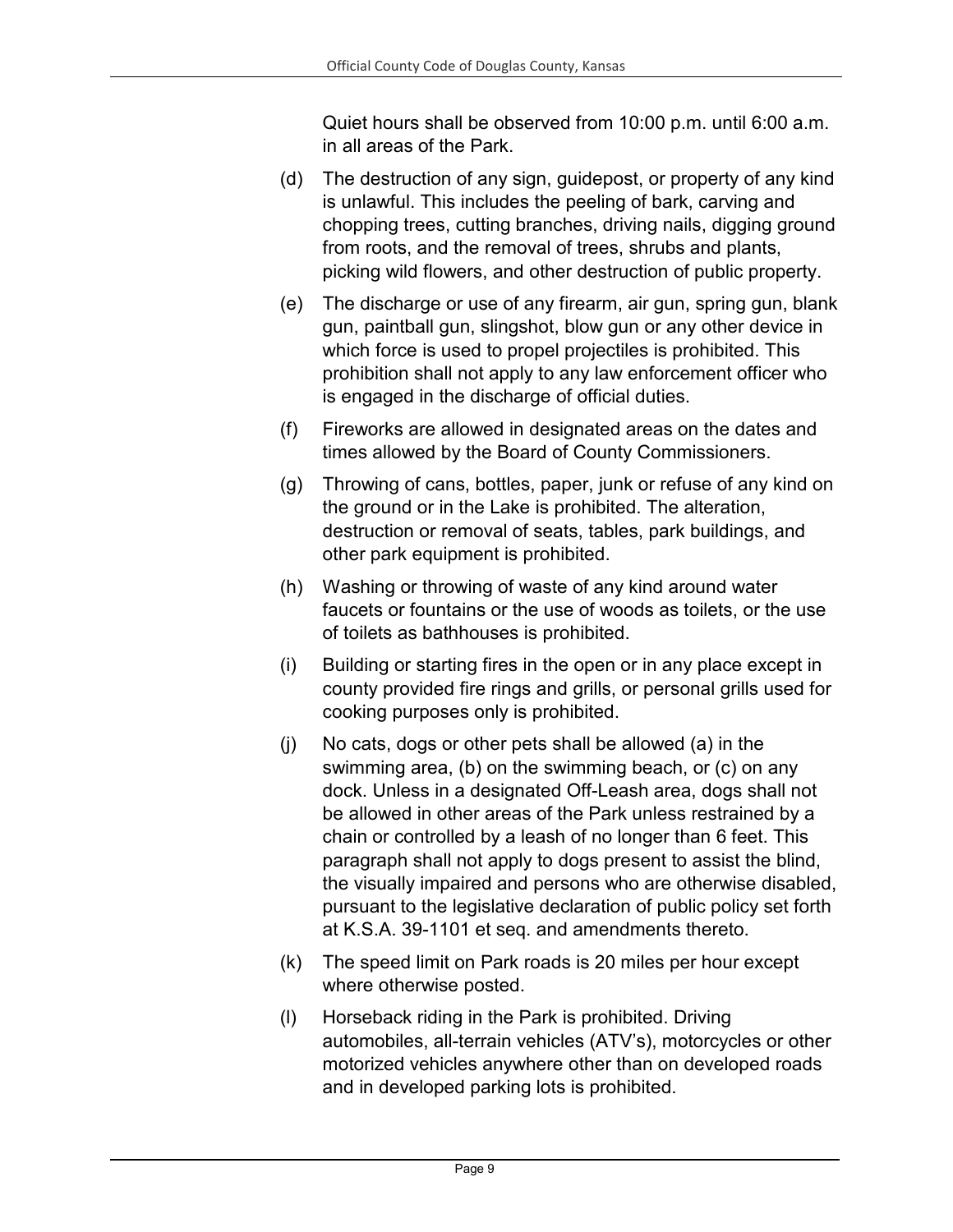- (m) Camping in the Park is prohibited except by permit in the designated camping area. Persons using the campground must comply with the Park Rules and Regulations Pertaining to Camping (see Section 8-201.5).
- (n) It is prohibited to engage in disorderly conduct at the Park. Disorderly conduct shall include:
	- (1) Those acts prohibited by K.S.A. 21-4101, and amendments thereto, which is hereby incorporated herein by this reference; or
	- (2) Intoxication due to the consumption of alcohol, drugs, or controlled substances or a combination thereof.
- (o) There is no lifeguard is on duty. All persons swim at their own risk. Bathing, swimming, and wading is prohibited, except in the designated swimming area from May 1 through September 15 from dawn (30 minutes before sunrise) to dusk (30 minutes after sunset) or as otherwise permitted by the Director of Public Works or the Board of County Commissioners. Bathing, swimming and wading in the cabin arm of Lone Star Lake (hereinafter the "Lake") by lake front property owners or their guests is permitted only within 50 feet of each lake front property owner's shoreline. Swimming beneath docks or dock catwalks is prohibited anywhere in the Lake including the designated swimming area and in the cabin arm of the Lake.
- (p) The use of rubber rafts, air mattresses, tubes and other flotation devices which are not U.S. Coast Guard approved is prohibited (i) outside of public swimming areas and (ii) more than 50 feet from the shoreline in public swimming areas. This prohibition does not include inflatable float tubes, inflatable pontoon boats, inflatable canoes, inflatable kayaks, or other inflatable personal watercraft manufactured and designed primarily for fishing while such watercraft is used for fishing activities.
- (q) Ice skating, ice boating, ice sledding, and ice fishing on the Lake are prohibited.
- (r) The Park is a game sanctuary. Hunting, shooting, killing, trapping, injuring, pursuing, harassing or molesting in any way any bird or animal on or within the Park is prohibited.
- (s) The use of unmanned aerial vehicles, i.e., drones are prohibited in the campground and the swimming arm areas.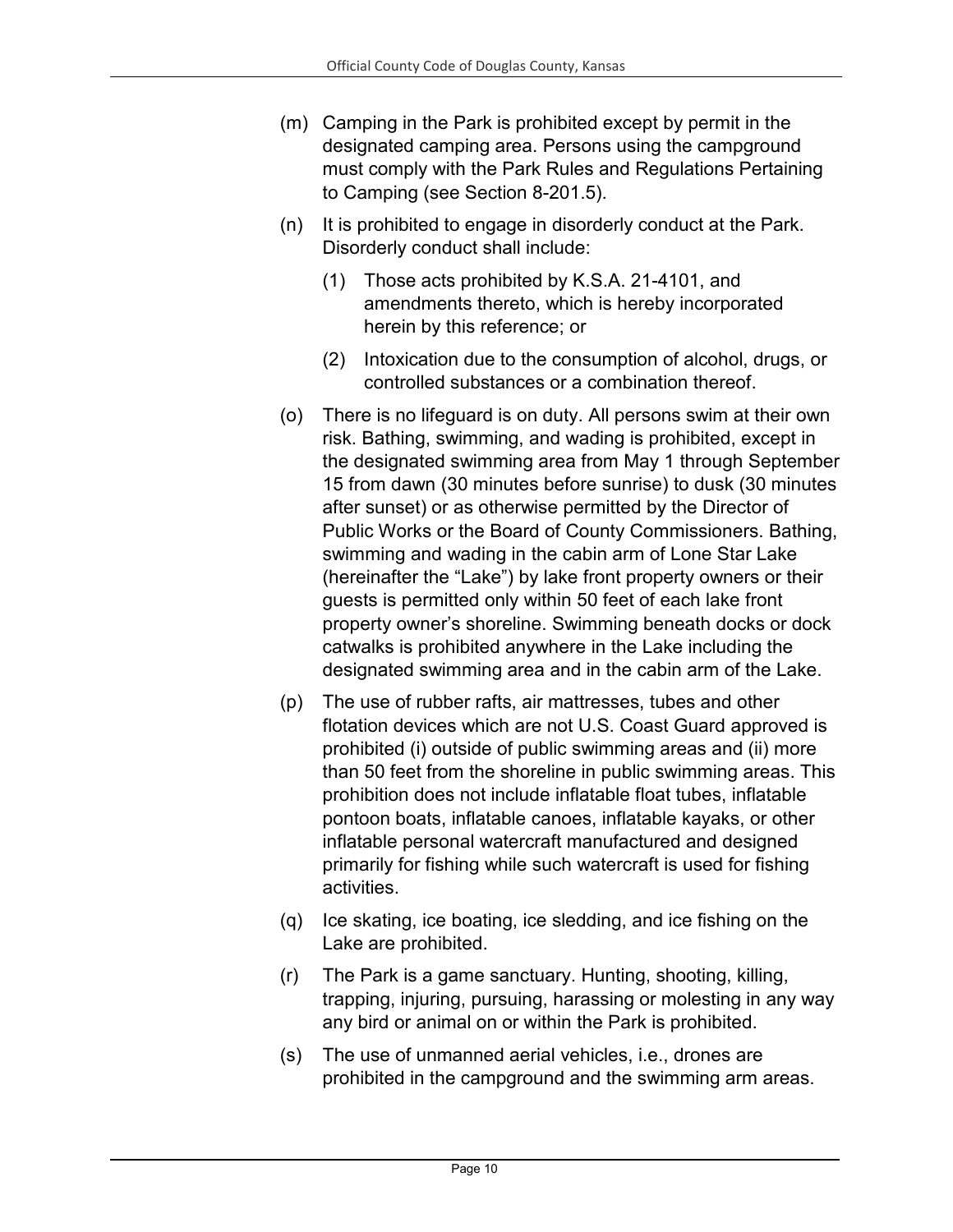- (t) The use of water craft on the Lake is subject to State of Kansas laws and regulations, and amendments thereto, which are incorporated herein by this reference, and rules and regulations set forth in Section 8-201.3 and Section 8-201.4.
- (u) The possession, use or consumption on Park property of any controlled substance in violation of K.S.A. 65-4101 et seq., and amendments thereto, is prohibited. The possession, use or consumption of alcohol, alcoholic liquor or beer, as such terms are defined in K.S.A. 41-102, and amendments thereto, or cereal malt beverage, as such term is defined in K.S.A. 41- 2701, and amendments thereto, is prohibited in or on the designated beach area(s), any floating dock, the established swimming area, and where otherwise prohibited by State of Kansas law. No alcohol, alcoholic liquor, or cereal malt beverage may be possessed, used or consumed in or from containers with a capacity in excess of one U.S. gallon.
- (v) The Board may adopt special rules to govern special events.
- (w) Parking is prohibited on Park roads at such locations as the Board or the Director of Public Works determines necessary or advisable to facilitate traffic flow or enhance the safety or enjoyment of the patrons of the Park; provided that the Director of Public Works shall post appropriate "No Parking" signage prior to enforcement. Without limiting No Parking areas on other Park roads, each of the following locations are designated and shall be appropriately signed to prohibit parking:
	- (1) The road across the Lake Dam and the Spillway, more particularly described as follows: Commencing at the east end of the Lake Dam Flood Wall, which is 230 feet east of the intersection of Douglas County Route No. 1- W, also known as E. 582 Road, and Douglas County Route No. 1-E, also known as E. 715 Road, thence westerly across the Lone Star Lake Dam a distance of approximately 1,880 feet, thence southerly on a curve to the left across the Lone Star Lake Spillway a distance of 380 feet to the intersection with a side road leading toward the lake and terminating at said intersection.
	- (2) The road past the Marina and Swimming Beach area, more particularly described as follows: Beginning at a point approximately 277.47 feet North and 218.60 feet East of the Southeast corner of the North half of the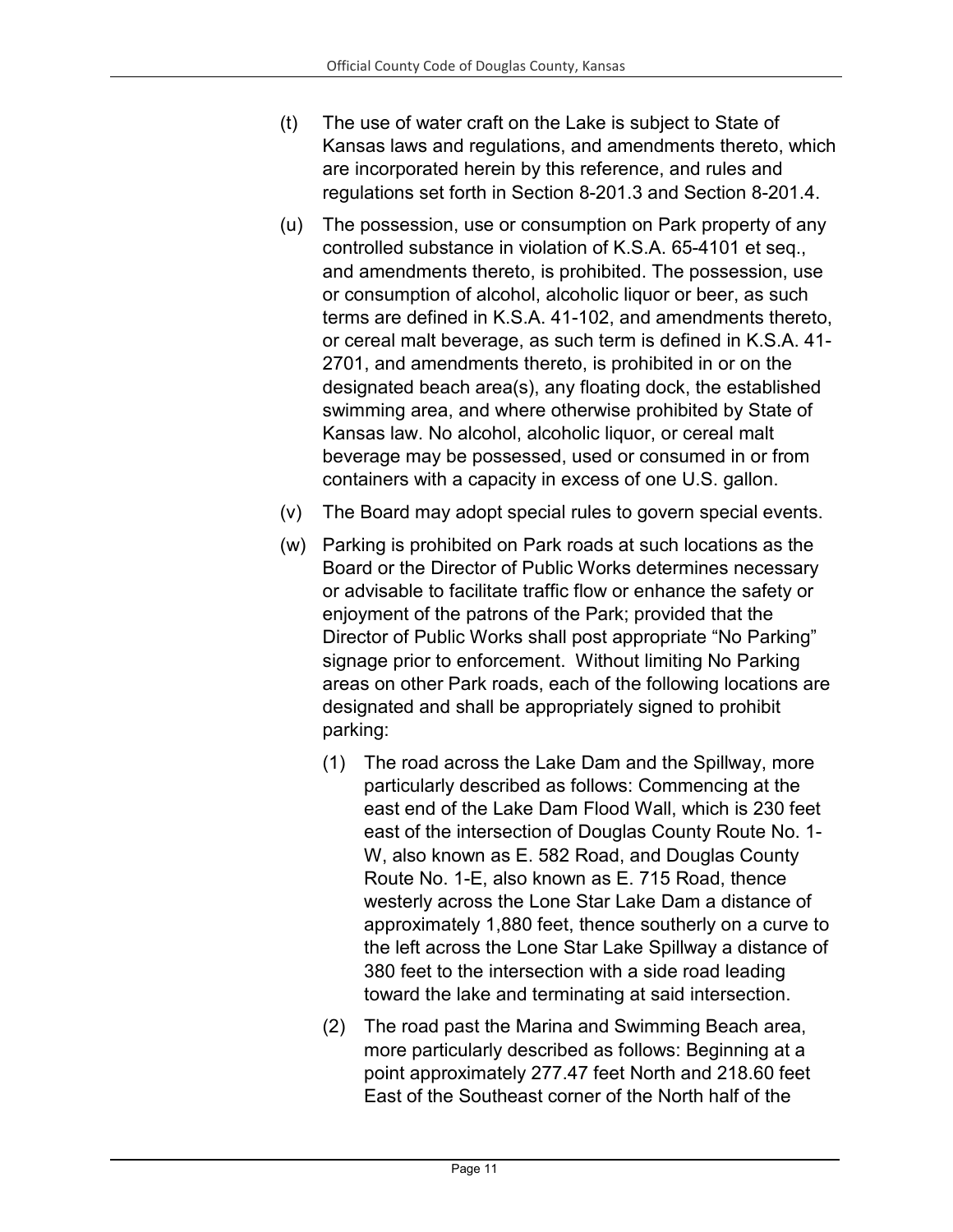Northeast Quarter (N. ½, N.E. ¼) of Section 14, Township 14 South, Range 18 East of the Sixth Principal Meridian, said point being on the centerline of Route 1-E, thence Westerly on the centerline of said Route 1-E to a point approximately 460.82 feet North and 724.28 feet West of the Southeast corner of the North half of said Northeast Quarter (N. ½, N.E. ¼) and terminating at said point. Also, from a point on said centerline of Route 1-E, approximately 650 feet westerly from said point of beginning, thence southerly along the centerline of a side road 400 feet and terminating at that point. (Res. No. 20- 22, Sec.1)

- 8-201.2 RULES AND REGULATIONS PERTAINING TO FISHING. The following rules and regulations pertaining to fishing are hereby adopted:
	- (a) Fishing in the Lake is subject to State of Kansas laws and regulations. All laws of the State of Kansas, as amended, pertaining to fishing in state lakes are hereby adopted and incorporated herein by reference.
	- (b) Except from the designated accessible fishing dock on the north shore of the swimming arm, it shall be unlawful for any person to fish in the swimming arm from May 1st through September 15th, or to fish in any part of the Lake where "No Fishing" signs have been posted. Fishing with a seine, throwline, trotline, spear, bow, hand fishing or any other method than with a pole and line is illegal. (Res. No. 20-22, Sec. 1)
- 8-201.3 RULES AND REGULATIONS PERTAINING TO BOATS, MOTORS AND BOATING. The following rules and regulations pertaining to boats, boating and motors are hereby adopted:
	- (a) The boating and watercraft regulations of the State of Kansas as set forth in K.S.A. 32-1101 et seq., and amendments thereto, and the regulations adopted pursuant thereto, are hereby adopted and incorporated herein by reference.
	- (b) All persons keeping, maintaining, operating or riding in boats on the Lake do so entirely at their own risk.
	- (c) The use of inboard motor boats, jet skis, wave runners, and similar personal watercraft is prohibited on the Lake. Inboardoutboard and outboard motor boats shall be permitted.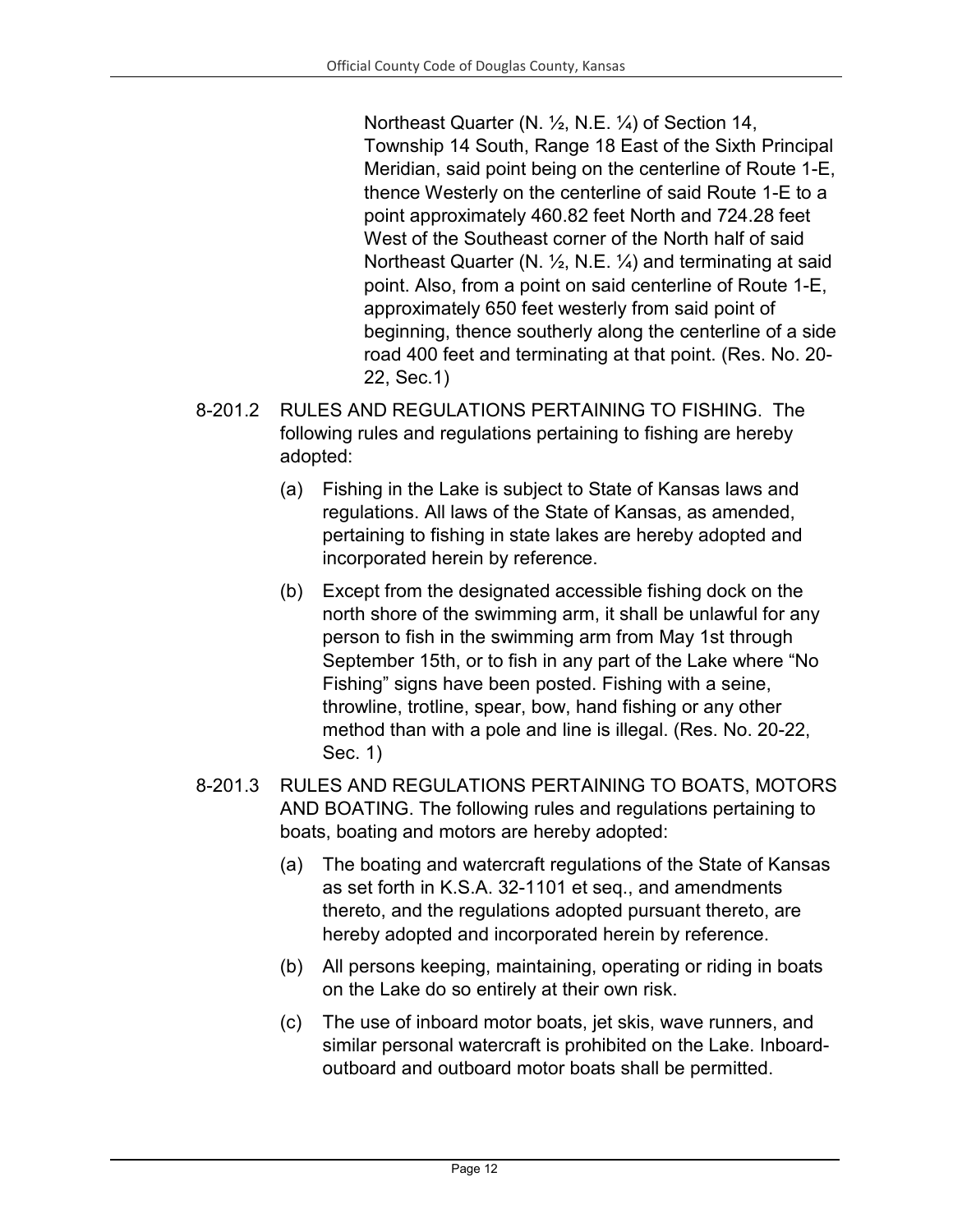- (d) All power boat activity is prohibited in the swimming arm from May 1st to September 15th. Canoes, kayaks and stand up paddle boards (SUP's) are permissible in the swimming arm during this period. All minors involved in such activity shall be supervised by persons 21 years of age or older and there shall be no interference with swimming activities of Lake Patrons or with fishing activities from the designated accessible fishing dock on the north shore of the swimming arm.
- (e) No boats shall be left unattended on the Lake overnight. Cabin owners may use their own private docks. All boats shall be launched at boat ramps.
- (f) Except when fishing or going to or from the shore, no motor boats shall be operated within 100 feet of shoreline. Operators of motor boats shall be extremely careful and prudent at all times so as not to endanger life or safety, unnecessarily discomfort others, or interfere with any person who may be fishing from the shore. (Res. No. 20-22, Sec.1)
- 8-201.4 RULES AND REGULATIONS PERTAINING TO WATER SKIING AND BOAT SPEED. The following ski and speed regulations are hereby adopted:
	- (a) The minimum crew of any skiing boat shall be not less than one pilot and one observer.
	- (b) No owner or person in possession of a ski boat shall permit a person under 14 years of age to operate the ski boat. Persons 14 through 17 years of age shall not operate a ski boat unless accompanied and under the direct and audible supervision of a parent or other person 21 years of age or older.
	- (c) All skiers shall wear U.S. Coast Guard approved life preservers while skiing, and all other State of Kansas safety regulations shall apply to both skier and boat. Those waiting to ski shall not wade or swim.
	- (d) All areas of the Lake are "**No Wake**" areas, except for the designated ski area. The speed limit in the designated ski area on non-ski days is 8 mph. Skiing outside of the ski buoy markers is prohibited.
	- (e) Skiing is allowed on Lone Star Lake only on and between May 20 and September 15 each year on Wednesday through Sunday of each week, on Memorial Day, the Fourth of July, and Labor Day, and on such other days as the Board of County Commissioners of Douglas County, Kansas approve.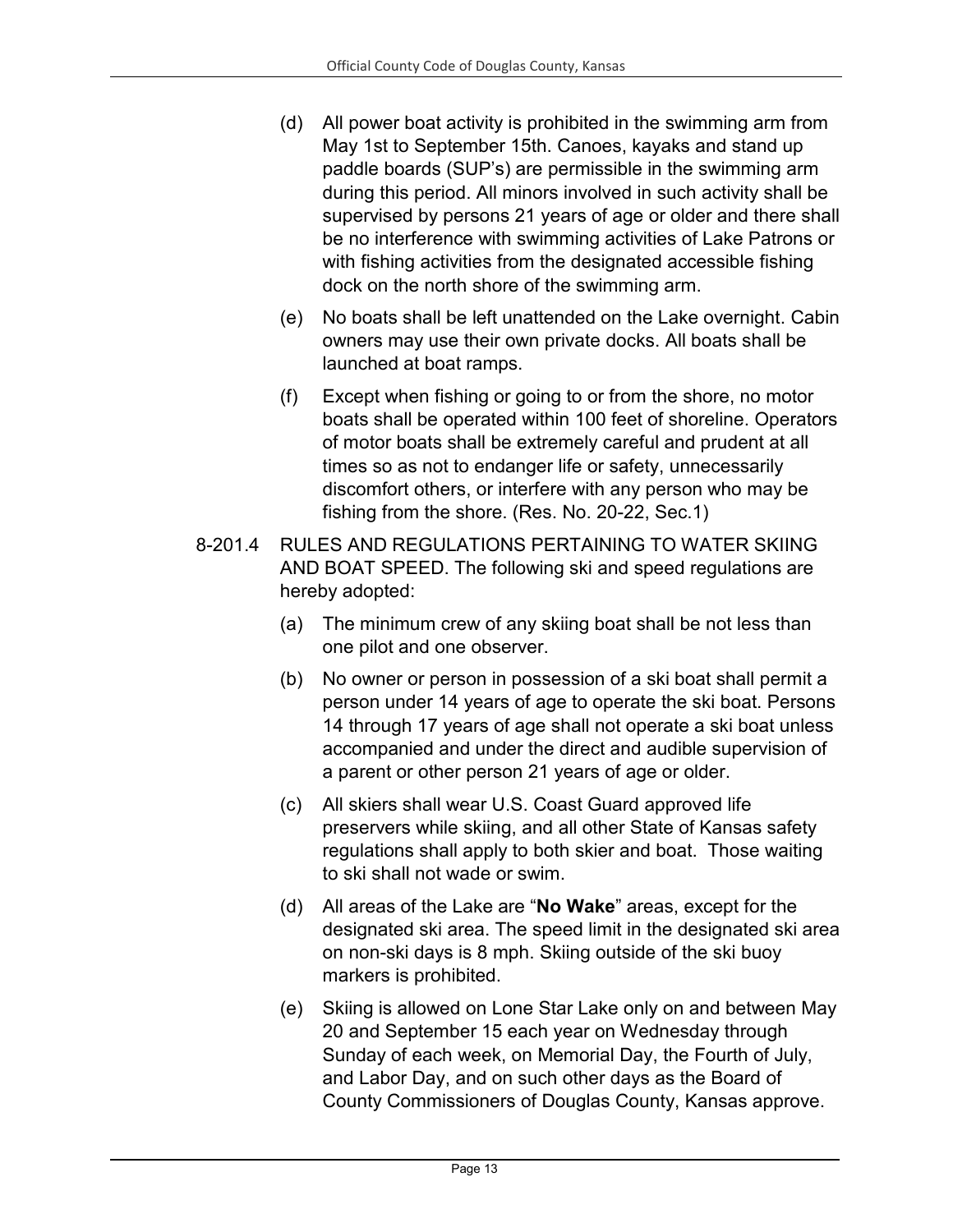Skiing is only allowed on such days between 12:00 noon and 8:00 p.m., and at such other times as the Board approves. Skiing is prohibited on all other days and at all other times.

- (f) Speed limits in "Fishing Only" water shall be trolling speed which shall not create a wake. (Res. No. 20-22, Sec. 1)
- 8-201.5 RULES AND REGULATIONS PERTAINING TO CAMPING. The following rules and regulations pertaining to camping are hereby adopted:
	- (a) The Park camping season shall be from April 1st to October 15th. The Park shall be closed for camping from October 16th through March 31st. A Park Permit for camping is required. No reservations are accepted. Check out time is 4:00 PM.
	- (b) Quiet hours shall be observed from 10:00 p.m. to 6:00 a.m. No noise or activity shall be discernible outside each campsite during such quiet hours.
	- (c) You must be 18 years of age or older to rent a campsite.
	- (d) Camping facilities are for recreational camping only. No camping term at the Park shall exceed fourteen continuous calendar days. Any camping term in excess of fourteen continuous calendar days shall be followed by an absence of at least five continuous calendar days.
	- (e) Camping shall be allowed only at developed sites designated for camping.
	- (f) A maximum of two camping shelters shall be allowed per camping site with a maximum of 8 persons per site. A suitable camping shelter is required. A suitable camping shelter is one whose primary purpose is for camping and is appropriate for anticipated weather during the camping visit. Suitable shelter may include camping gear intended to protect the camper from the elements. Other than recreational vehicles, vans converted for camping, or truck beds equipped with a camper unit or camping shell cover, a suitable camping shelter does not include motor vehicles.
	- (g) Violation of any camping regulation shall result in immediate revocation of the camping permit and expulsion from the Park. In addition, penalties as described in Section 8-201.8 may be enforced.
	- (h) The Director of Public Works may allow non-profit groups special permission to exceed the number of camping shelters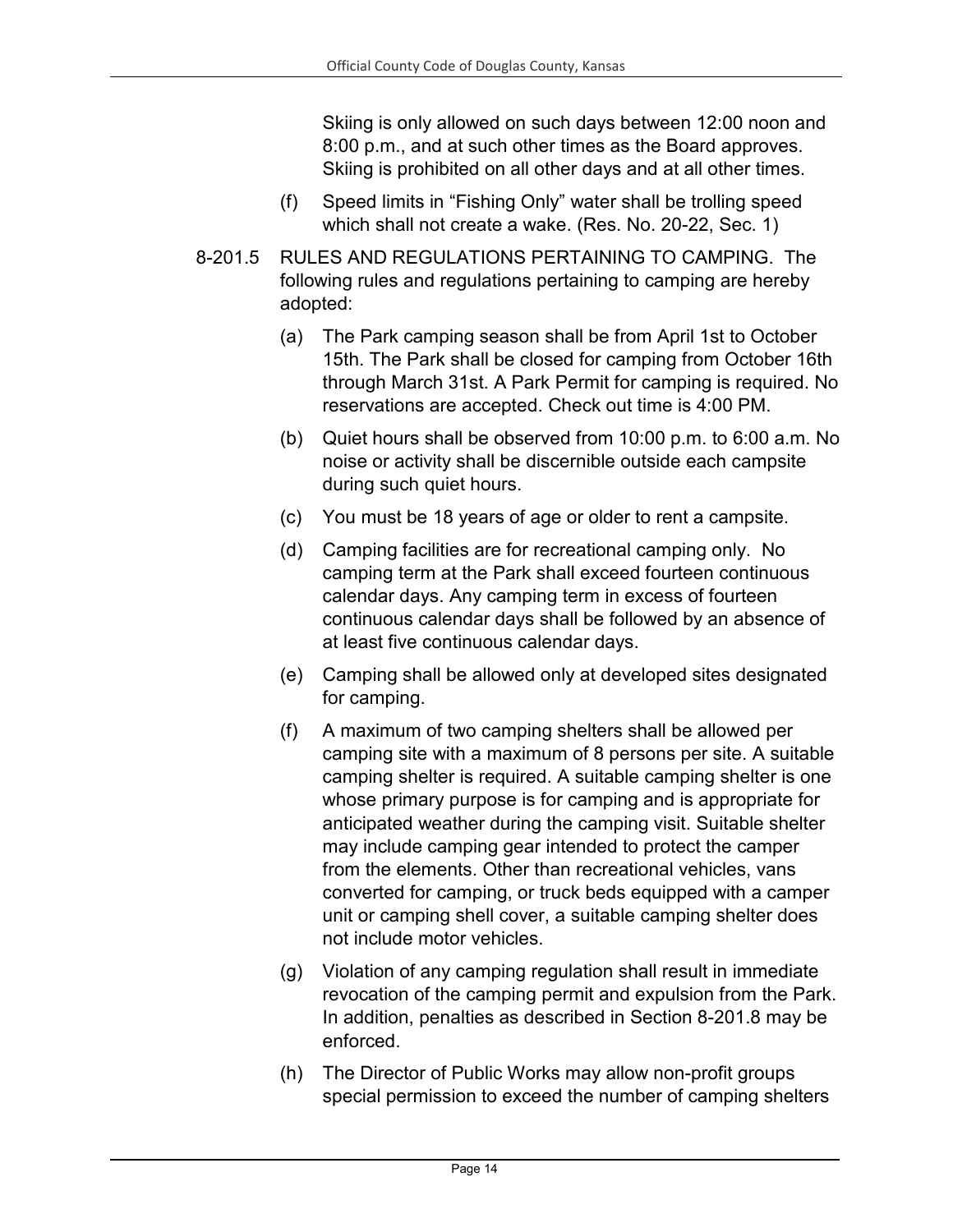and campers allowed on any specific camp site. (Res. No. 20- 22, Sec.1)

8-201.6 RULES AND REGULATIONS PERTAINING TO THE SPILLWAY. Douglas County Home Rule Resolution No. HR-01-8-2, codified at Section 8-202 of the Douglas County Code, relating to the Lake Spillway located at the west end of the earthen dam forming the north shore of the Lake, stipulates that unauthorized access to the spillway is restricted in the following areas:

> All areas within 25 feet on either side of the concrete portion of the spillway from the northern edge of County Route No. 1-West where it crosses the spillway to the northern edge of the spillway stilling basin where the spillway becomes Washington Creek.

As set forth in Section 8-202 (c) of the Douglas County Code, any person who violates those restrictions shall be guilty of a misdemeanor, punishable by a fine in the amount of \$250.00. See Section 8-202 of the Douglas County Code for further information concerning regulating access to and use of the spillway. (Res. No. 20-22, Sec. 1)

8-201.7 FEES FOR PERMITS ISSUED FOR THE LONE STAR LAKE PARK. The following permit fees for camping are hereby adopted:

| (a) Camp Site | No Electricity | \$11.00 (per day) |
|---------------|----------------|-------------------|
|               |                |                   |

(b) Camp Site w/Electricity \$16.00 (per day)

(Res. No. 20-22, Sec. 1)

- 8-201.8 PENALTIES FOR FAILURE TO COMPLY. The following are hereby adopted:
	- (a) Any violation of any of the rules and regulations set forth in Section 8-201.1 through this Section 8-201.8, inclusive, shall be deemed a misdemeanor punishable upon conviction thereof by a fine not exceeding \$100.00, or a term of confinement not exceeding thirty days in the county jail, or both such fine and imprisonment.
	- (b) In addition to any other method of initiating a criminal proceeding under applicable law, criminal proceeding may be initiated for violation of any provision of Section 8-201.1 through this Section 8-201.8 by making an offense report and serving a uniform complaint and notice to appear upon the accused. The offense report shall be forwarded to the district attorney for prosecution.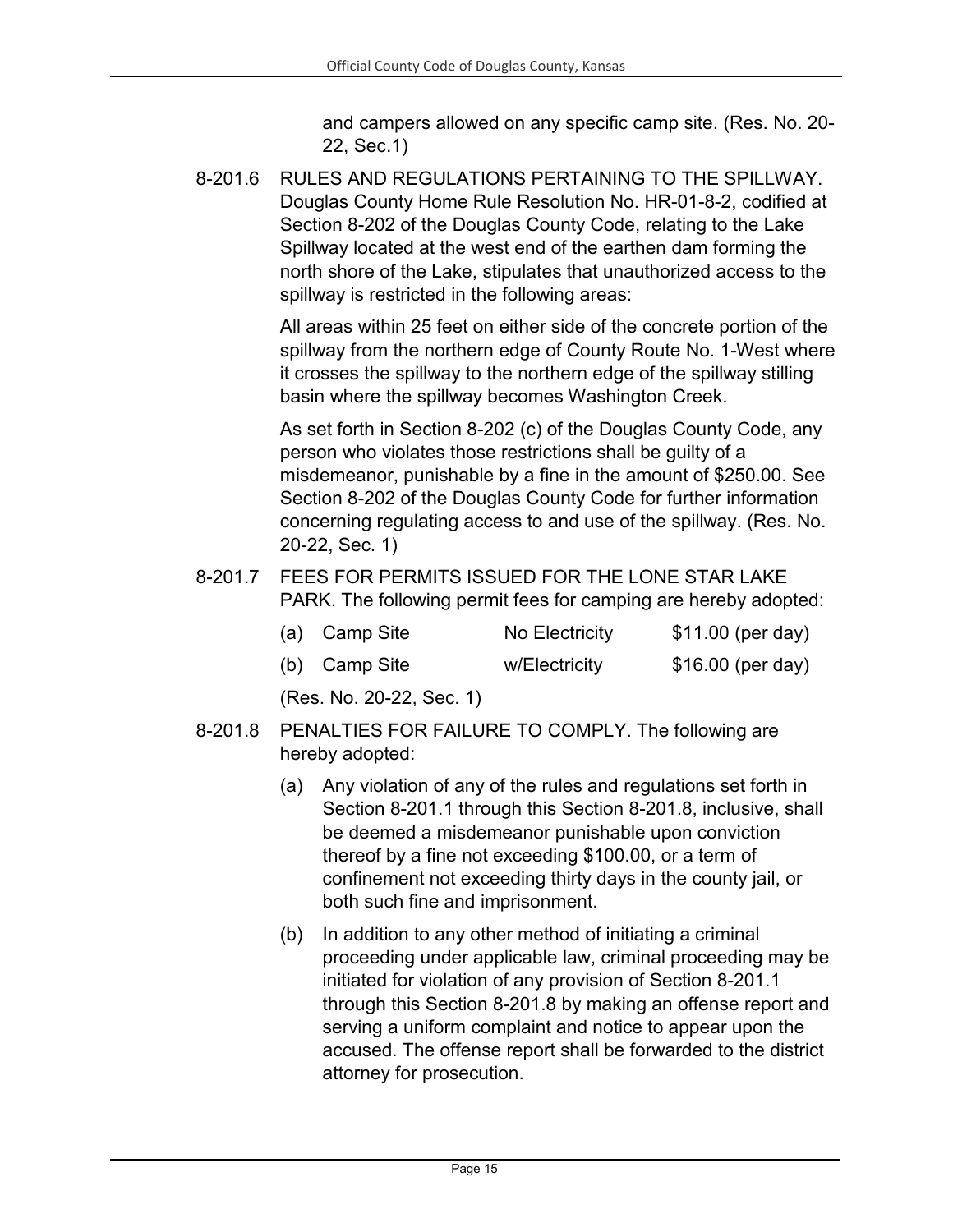- (c) Each day that any violation occurs shall constitute a separate offense and shall be punishable as a separate violation. Provided, however, that if any person is found guilty of a violation hereunder and it shall appear to the court that the violation complained of is continuing, then in addition to the penalty set forth, the court shall enter such order as it deems appropriate to cause the violation to be abated.
- (d) Compliance with the rules and regulations set forth in Section 8-201.1 through 8-201.7, inclusive, is mandatory and is a prerequisite to the use and enjoyment of the Park. Therefore, in addition to the penalties set forth in Section 8-201.8.a, the privilege of any person to use and enjoy the Park may be temporarily suspended or revoked by the Douglas County Sheriff, the Director of Public Works, or their designees for violation of any of the rules and regulations contained herein. Such suspension or revocation may apply to the use or enjoyment of all Park facilities or may be limited to specific items, such as operation of a boat on the Lake. Any such suspension or revocation shall, but only at the request of the alleged violator, be reviewed within two (2) working days by the County Administrator or his/her designee who shall either affirm or reverse the action. A decision to affirm may be appealed to the Board of County Commissioners but such appeal shall be filed within three working days. Revocation of the privilege of a person to operate a boat on the Lake may only be restored by making application to the Board of County Commissioners. The Douglas County Sheriff shall enforce any temporary suspension or revocation. Violation of a temporary suspension or revocation shall be unlawful and shall give rise to a separate offense hereunder. (Res. No. 20-22, Sec. 1)
- 8-201.9 DESIGNATION OF AREAS AND MAPS. Whenever these regulations reference designated areas, such as designated swimming area, designated skiing area, or designated camping areas, the reference shall mean those areas designated by the Director of Public Works for such use. The Director of Public Works shall appropriately mark all designated areas and may cause maps of the Park to be prepared and distributed providing information as to the location of each designated area. (Res. No. 20-22, Sec. 1)

#### 8-202 PROHIBITING SPILLWAY ACCESS

a) Purpose. The Board of County Commissioners of Douglas County, Kansas enacts this Resolution for the purpose of preventing the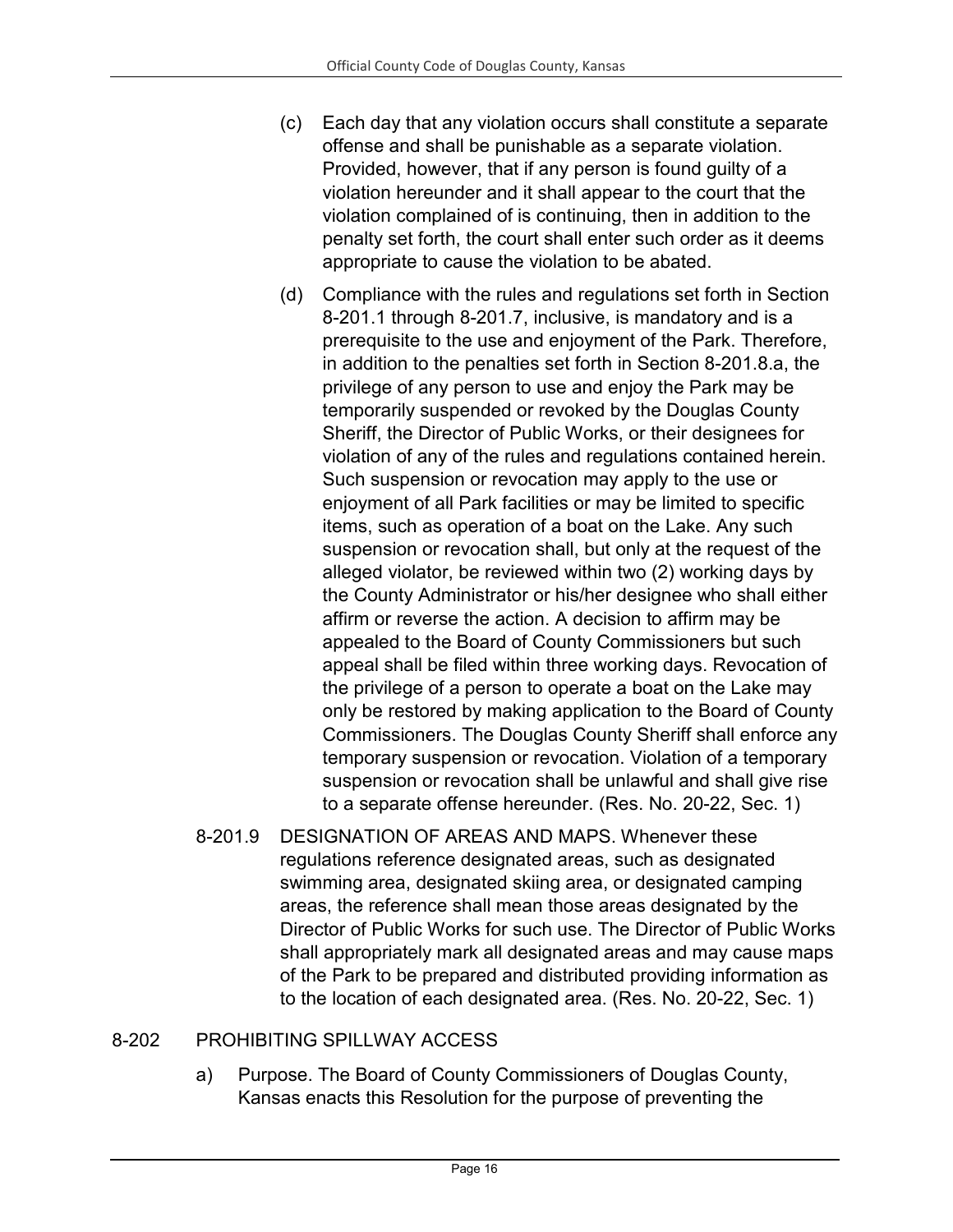unauthorized use of, and access to Restricted Areas of the Lone Star Lake Spillway.

- b) Authority. This Resolution is enacted under the authority vested in the County Commissioners of Douglas County, Kansas by K.S.A. 19-101 et. seq. and the County's general police powers.
- c) Definitions. As used in this Resolution, the following words and phrases shall have the following definitions:
	- 1) The Lone Star Lake Spillway. The "Lone Star Lake Spillway" and the "Spillway" refer to the artificially created outlet to Lone Star Lake located at the west end of the earthen dam that forms the north shore of Lone Star Lake in Marion Township, Douglas County, Kansas.
	- 2) Restricted Areas of the Spillway. The "Restricted Area of the Spillway" shall include all areas within 25 feet on either side of the concrete portion of the Spillway, and shall extend north from the northern edge of Douglas County Route 1 West, where it crosses the Spillway, to the northern edge of the Spillway stilling basin, where the Spillway becomes Washington Creek. The Restricted Area of the Lone Star Lake Spillway shall be marked by signed placed by the Department of Public Works.
	- 3) Authorized Persons. "Authorized Persons" shall be those persons authorized to use and access the Restricted Areas of the Spillway, as follows:
		- (a) County employees or private contractors and their employees under contract to Douglas County may access the Spillway for the purposes of inspections, maintenance and repair of the Spillway.
		- (b) Other persons who have obtained authorization to use or access the Spillway from the Douglas County Engineer, the Douglas County Administrator, the Board of County Commissioners or from another person or entity that the Douglas County Engineer, the Douglas County Administrator, or the Board of County Commissioners has designated as approved to grant such authorization.
		- (c) Other representatives of local, county, state, and federal agencies requiring use or access the Spillway in the performance of their official duties, including law enforcement activities and purposes relating to the safety or welfare of the general public.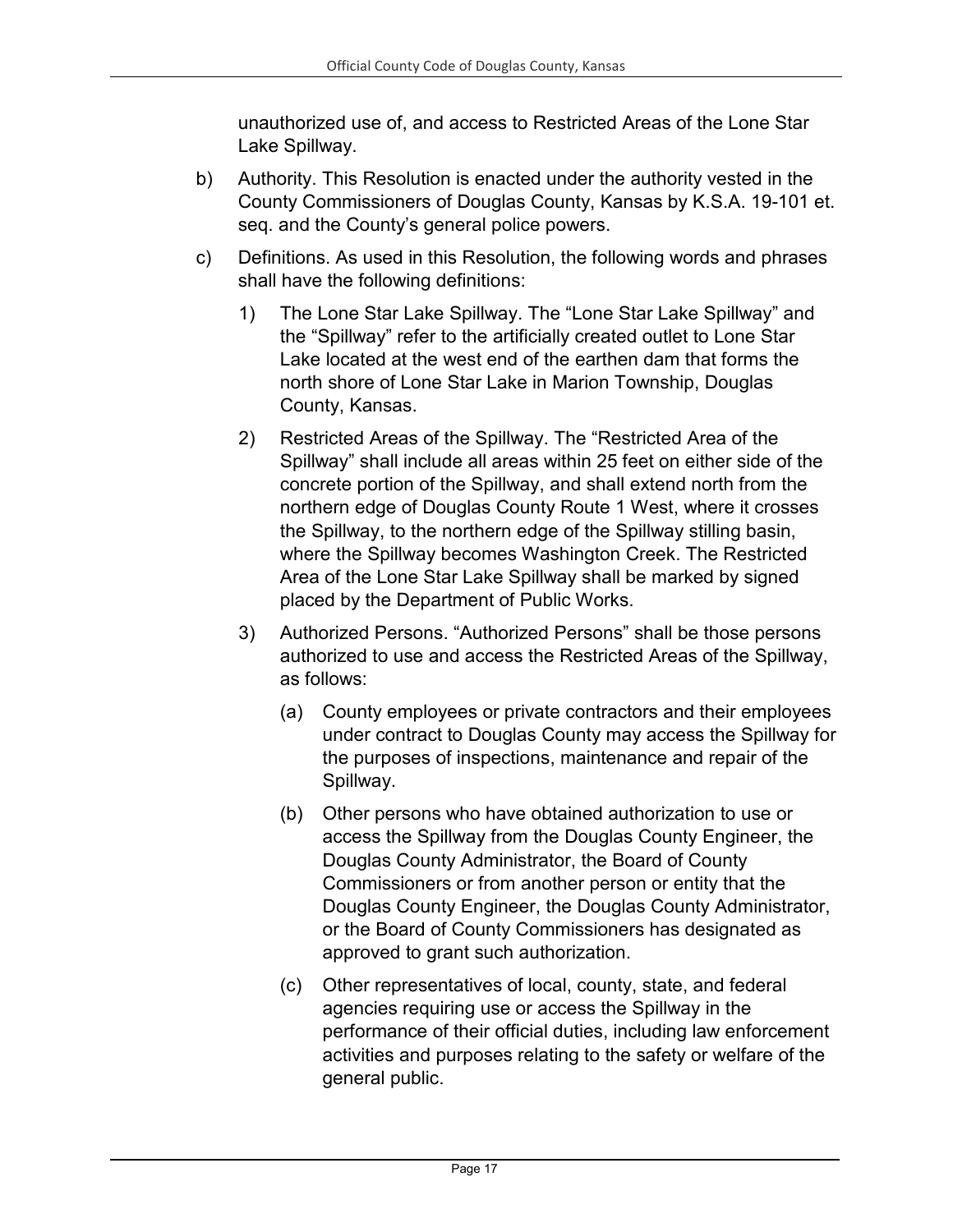- (d) Unauthorized Persons. "Unauthorized Persons" shall be any person who is not an Authorized Person under Section 3.3.
- d) Prohibited Access/Use of Restricted Area of the Lone Star Lake Spillway. It is hereby declared unlawful for an Unauthorized persons to access, use, or trespass upon the Restricted Area of the Lone Star lake Spillway.
- e) Enforcement. The provisions of this Resolution shall be enforced as follows:
	- 1) Criminal Proceedings. Any person who violates the provisions of this Resolution shall be guilty of a misdemeanor, punishable by a fine in the amount of \$250.00
	- 2) Initiation of Criminal Proceedings. In addition to any other method of initiating a criminal proceeding under applicable law, any law enforcement officer may initiate a criminal proceeding under this Resolution by making an offense report and serving a citation and notice to appear in court upon the alleged violator. The offense report shall be forwarded to the district attorney for prosecution.
	- 3) Other Remedies. The provisions of this Resolution shall not limit any remedies that the Douglas County may have for unauthorized access to or destruction of County property as may be from time to time provided by other applicable law. (Res. No. HR-01-8-2)
- 8-203 CONSTRUCTION OF PRIVATE PROPERTY IMPROVEMENTS ON COUNTY PROPERTY WITHIN LONE STAR PARK.
	- a) PURPOSE. Subject to the County Engineer's approval, the owner of a residential parcel located within the boundaries of Lone Star Park may extend certain private property improvements onto County property. These requirements are intended to facilitate landowner access and enjoyment of the lake, and to protect the interests and safety of the public.
	- b) IMPROVEMENTS ALLOWED.
		- 1) concrete or masonry sidewalks not exceeding six feet in width;
		- 2) concrete or wood stairways not exceeding six feet in width;
		- 3) concrete, masonry or wood retaining walls not exceeding four feet in height;
		- 4) one concrete or masonry patio not exceeding 200 square feet in area;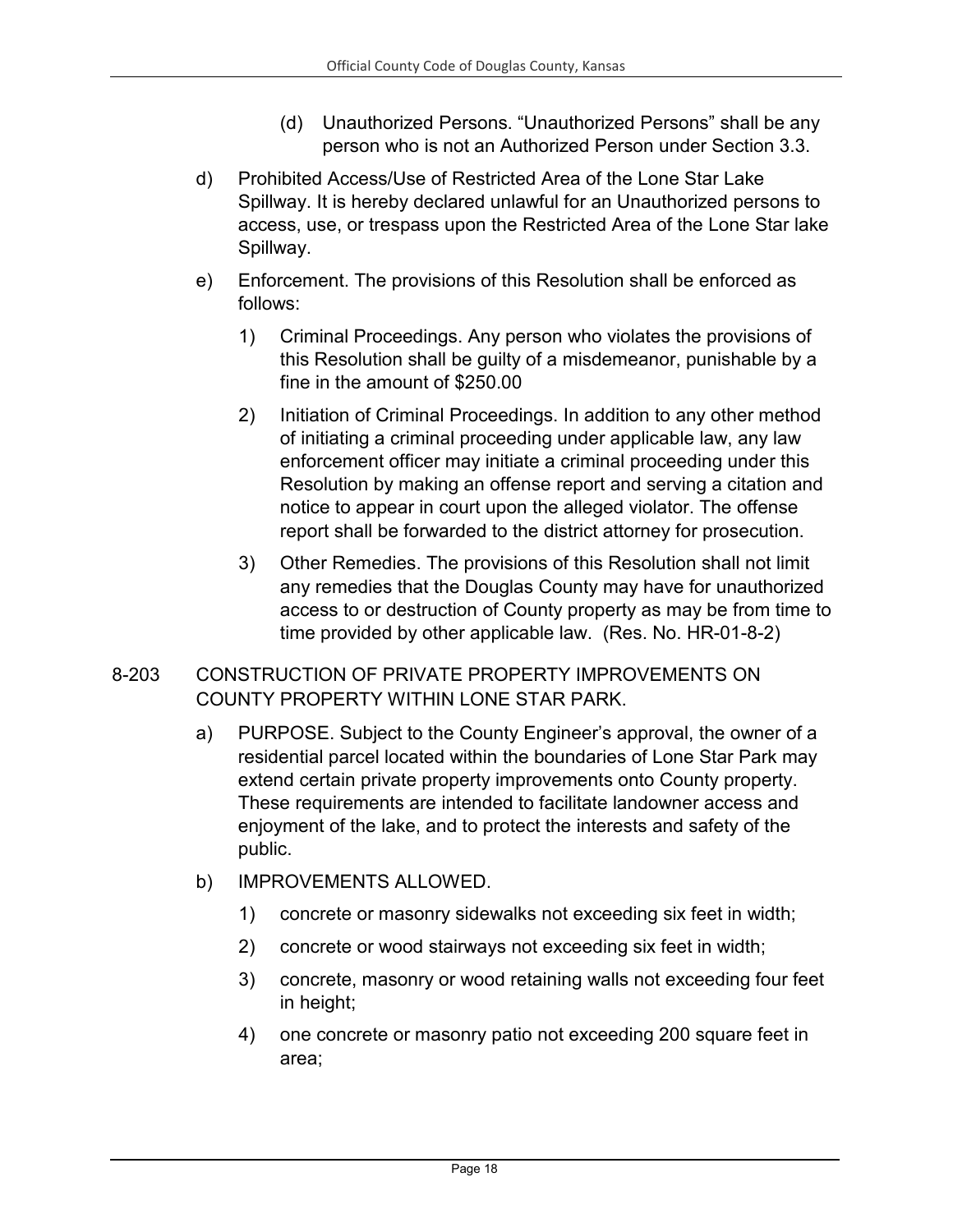- 5) one concrete or masonry patio not exceeding 200 square feet in area;
- 6) one or two dock structures constructed of wood or steel, with a combined area on the water not exceeding 800 square feet.
- c) ROOFS. Roofs may be allowed on dock structures on the lake, provided that the total structure height does not exceed 17 feet above the water surface. Roofs, canopies or similar coverings will not be allowed on patios or decks. Multiple story structures will not be allowed.
- d) ACCESS TO THE SHORELINE AND LAKE. The property owner may construct and maintain the improvements listed in 8-203(b) in the area between their property and the lake. The building setback lines on the parcel will be used to further define where improvements may be constructed. All improvements must be contained within an area determined by extending the side setback lines to the shoreline, continuing an additional 50 feet into the lake. Dock structures must be contained within a distance of 50 feet from the shoreline. Improvements must not obstruct a roadway, driveway or walkway used by other landowners or the public.
- e) ACCESS TO ROADS, DRIVES AND PARKING. The property owner may construct sidewalks or stairways as listed in 8-203(b) to gain access to adjacent driveways or parking areas. Improvements must not obstruct a roadway, driveway or walkway used by other landowners or the public. These improvements will not be allowed if they have the potential to impact park operations or maintenance.
- f) ADDITIONAL LIMITATIONS. The improvements listed in 8-203(b) must be planned and constructed to avoid adverse impacts to the lake, shoreline or hillsides. Excavations will not be allowed if they have the potential to destabilize the shoreline or hillsides. Excavation, footings or ground anchors will not be allowed below the water surface of the lake. Soil, rock or other fill material will not be allowed in the lake.
- g) PERMITTING AND APPROVAL.
	- 1) Prior to construction or modification of any of the improvements listed in 8-203(b), the property owner must obtain a letter of approval from the County Engineer. The property owner must provide a plan drawing of the proposed improvement with enough information to determine compliance with this code.
	- 2) Prior to construction or modification of any dock structure, the property owner must also obtain a building permit from the Douglas County Zoning and Codes Department. The structure must comply with the design standards provided by the County. Structures not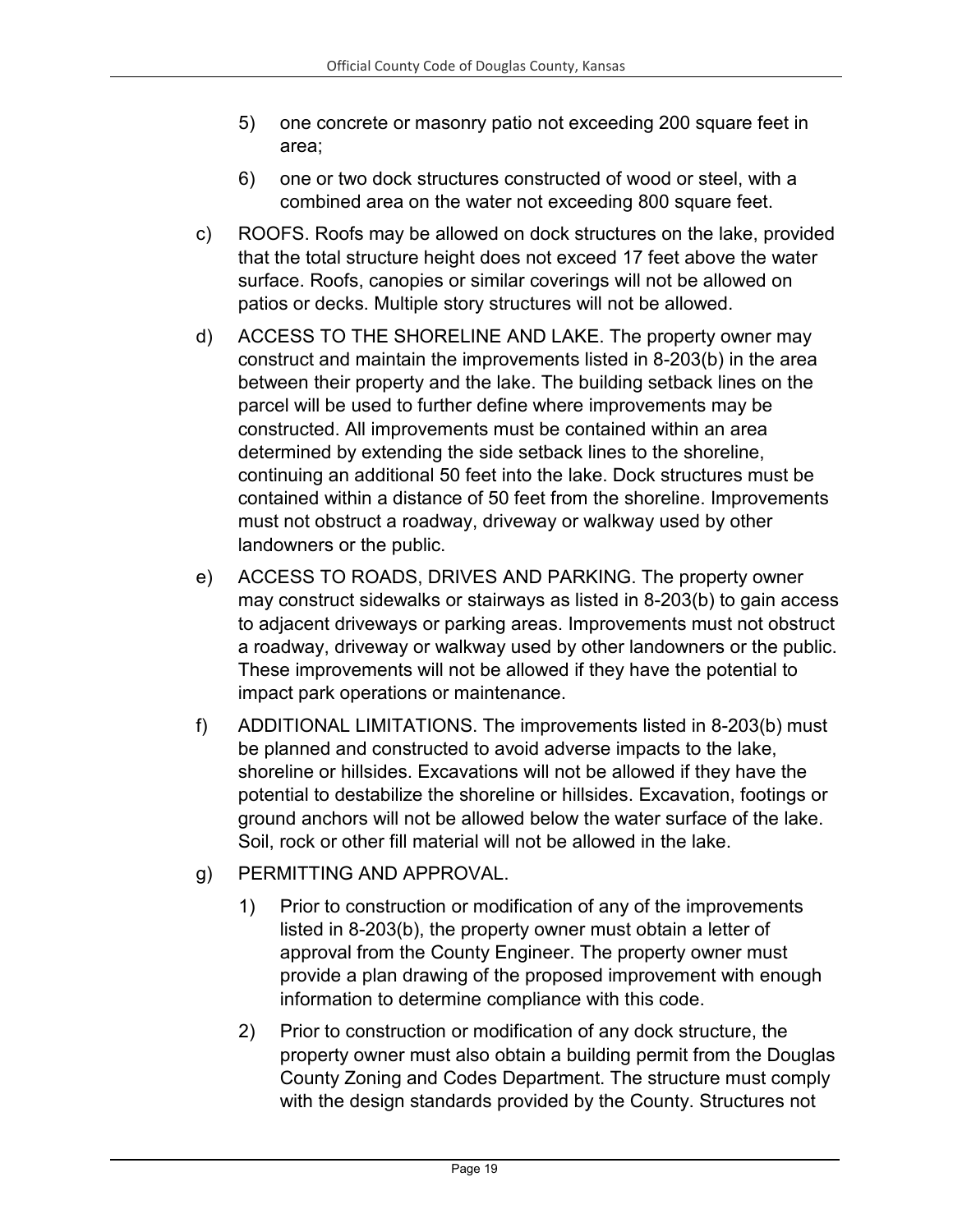covered by prescriptive requirements of the building code must be designed by an engineer licensed in Kansas. The work will be subject to the inspection and approval requirements outlined for building permits in Chapter 13 of this code.

- h) MAINTENANCE. The improvements allowed in 8-203(b) shall be maintained by the private property owner. Structures shall be maintained and repaired as necessary to prevent unsafe conditions or hazards to the public.
- i) EXISTING NONCONFORMING IMPROVEMENTS. An existing improvement that is not in compliance with this code may be allowed to remain if it existed prior to January 1, 2021 and it does not create an unsafe condition or hazard to the public. Any alteration or replacement of the existing nonconforming improvement must meet the requirements of this code.
- j) VIOLATIONS. The County Engineer, or the Building Official, or their representatives may at any time inspect improvements made on County property. If an improvement is found to violate this code, the County will notify the property owner of the violation and necessary corrections to be made within 90 days. If the property owner fails or refuses to correct the violation within 90 days, the County may remove the improvement at the property owner's expense.
- k) UNSAFE CONDITIONS. If an improvement is found to be unsafe, or to present a possible hazard to the public or the user, the County will notify the property owner of the unsafe condition and necessary corrections to be made within 14 days. If the property owner fails or refuses to correct the violation within 14 days, the County may remove the improvement at the property owner's expense. (Res. No. HR-21-1-6, Sec. 2)

## **ARTICLE 3. WELLS OVERLOOK COUNTY PARK**

- <span id="page-19-0"></span>8-301 WELLS OVERLOOK RULES AND REGULATIONS. Wells Overlook County Park is open and free to the public. Visitors are welcome to use it for the various activities permitted.
	- a) The destruction of any sign, guidepost, or property of any kind is unlawful. This includes the peeling of bark, carving and chopping trees, cutting branches, driving nails, digging ground from roots, and the removal of trees, shrubs and plants, picking wild flowers, and other injuries.
	- b) The possession of firearms or other weapons in the park is unlawful.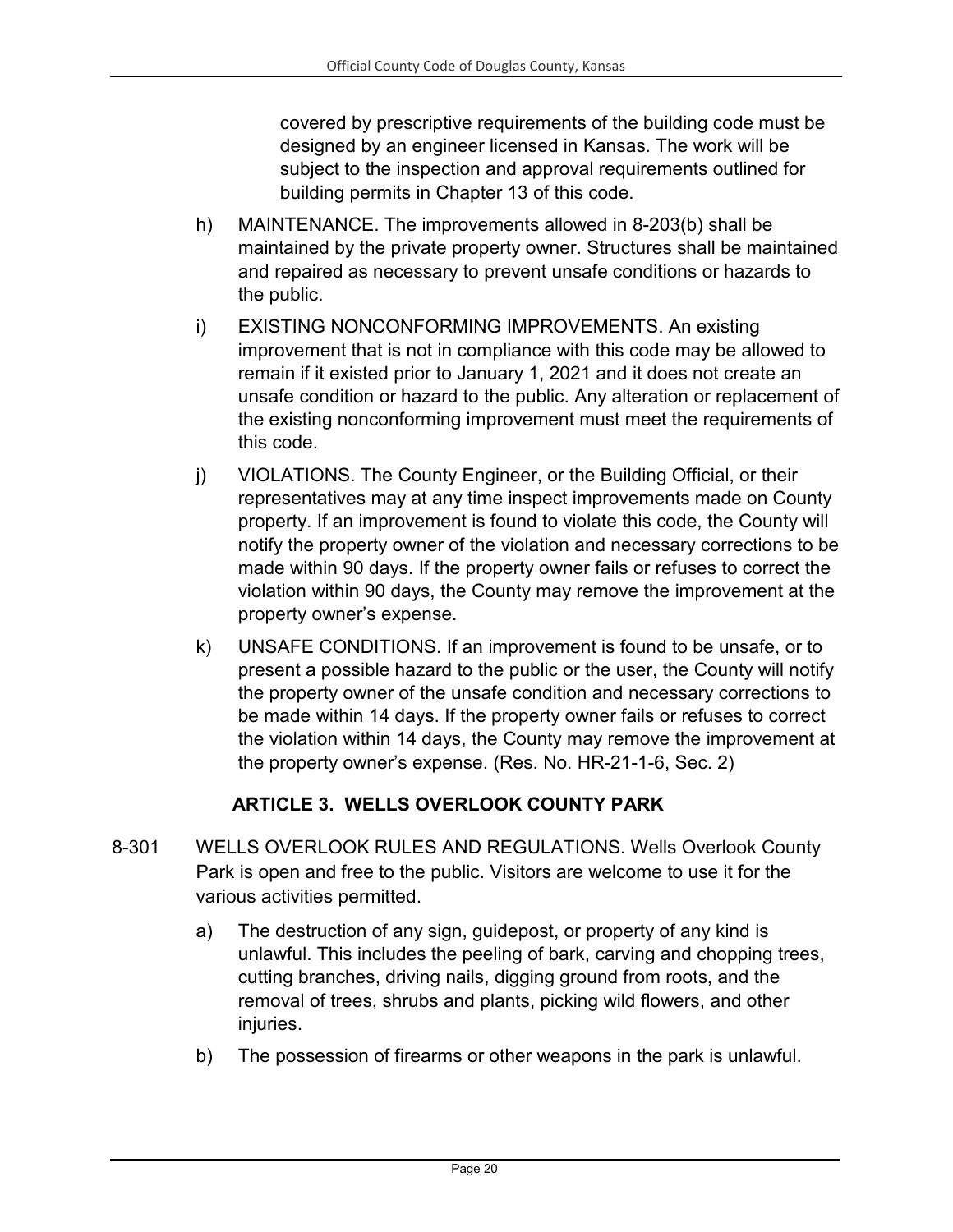- c) Throwing of tin cans, bottles, paper, junk or refuse of any kind on the ground, or the misuse or abuse of seats, tables, park buildings and other park equipment is prohibited.
- d) Washing or throwing of waste of any kind around water faucets or fountains or the use of woods as toilets is prohibited.
- e) Building or starting fires in the open or in any place except where there proper provisions have been made is prohibited.
- f) Dogs in the park must be tied with a chain or controlled by a leash. They are not allowed to run loose about the park.
- g) Speed limit on park roads for vehicles is 10 miles per hour except where otherwise posted.
- h) Horseback riding and the driving of automobiles or other vehicles on picnic grounds children's playgrounds, and areas posted against such traffic or use are prohibited.
- i) Camping in the park is prohibited.
- j) Disorderly conduct in the way of drunkenness, vile language, and fighting is prohibited. Indecent exposure is prohibited.
- k) The use of intoxicating liquors on park premises is prohibited.
- l) Wells Overlook County Park is a game sanctuary. Hunting, shooting, killing, trapping, injuring, pursuing, or molesting any way any bird or animal on or within the park is prohibited.
- m) The park area is open only between the hours of 6:00 a.m. to 10:00 p.m.
- n) Special rules will be adopted to govern special events.
- o) The park superintendent is a deputy sheriff and is assisted by special deputies to preserve order and make arrests for violation of rules. (Res. 74-31, Sec. 1)
- 8-302 PENALTIES. Any person violating such rules and regulations shall be guilty of a misdemeanor and upon conviction shall be punished by a fine not exceeding \$100 or commitment to the county jail for a period not exceeding 30 days or both such fine and imprisonment. (Res. 74-31, Sec. 1)

#### **ARTICLE 4. PROHIBITION OF NUDITY ON PUBLIC PROPERTY.**

- <span id="page-20-0"></span>8-401 NUDITY ON PUBLIC PROPERTY; DEFINITIONS.
	- a) Nude shall mean any state of undress in which the human genitals, pubic region, buttock or female breast, at a point below the top of the areola, is less than completely and opaquely covered.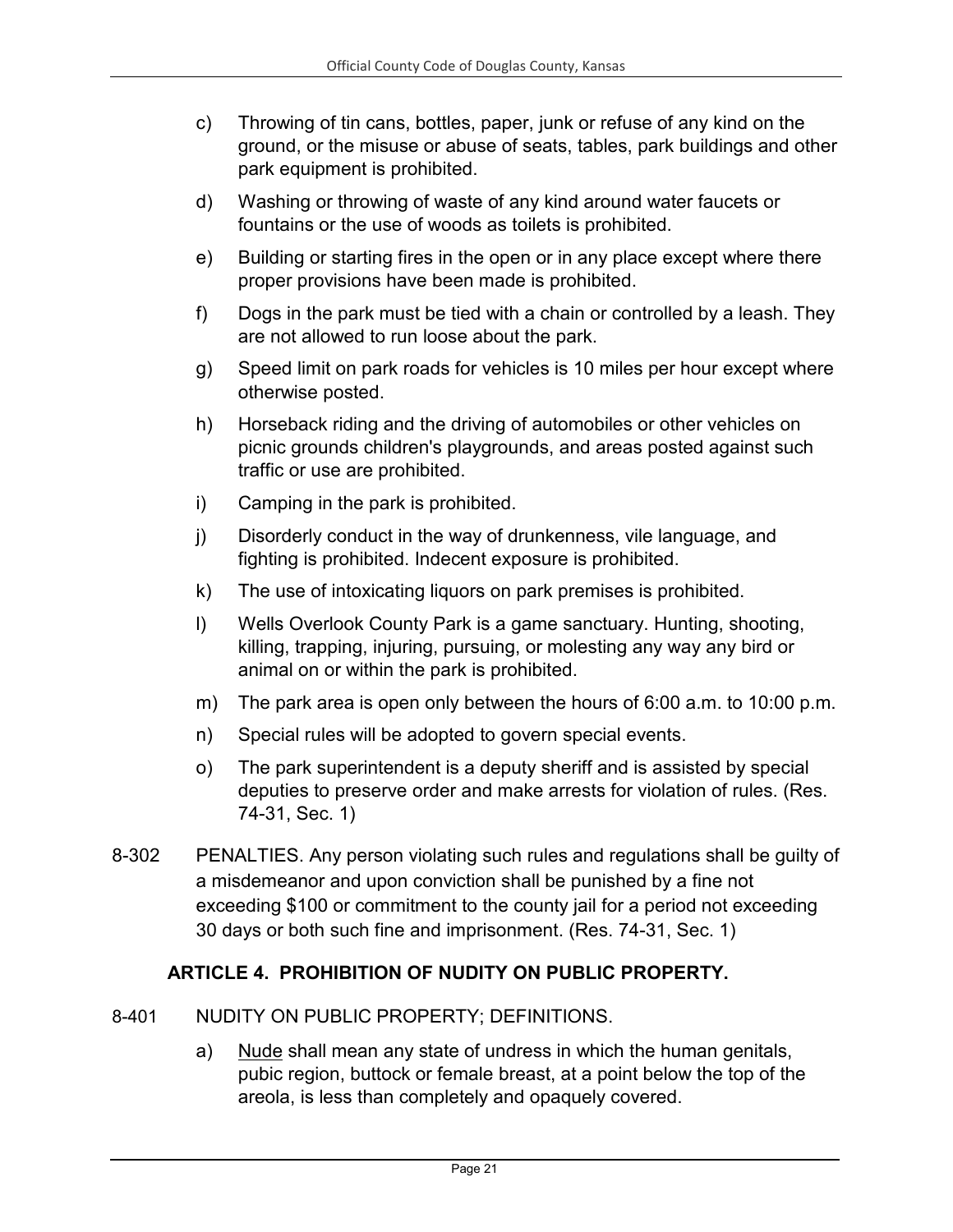- b) Public Park and Recreation Area shall mean all real property in the unincorporated area of Douglas County that is owned, operated or managed by Douglas County, the State of Kansas, or the United States of America, or any agency thereof, or any other local unit of government, which is open for public visitation and usage for park or recreational purposes.
- c) Public Rights-of-Way shall mean all real property in which Douglas County has acquired an interest for roadway construction and maintenance purposes, including all improved or unimproved portions thereof. Public rights-of-way also shall include all bridges, culverts, and all appurtenances thereto used in connection with roadways constructed and maintained by Douglas County or any township thereof. (HR 90-4-1, Sec. 1)
- 8-402 PUBLIC NUDITY PROHIBITED. It shall be unlawful to be nude in any public park and recreation area or on any public rights-of-way in the unincorporated area of Douglas County. This shall include, but not be limited to, nudity during the acts of swimming, sunbathing, changing into or out of swimming garments or other clothes, or any similar act in any such area that is not enclosed or shielded from public view. (HR 90-4-1, Sec. 2)
- 8-403 PENALTY. Any person who violates section 8-402 shall be subject to a fine of up to \$50. (HR 90-4-1, Sec. 3)

## <span id="page-21-0"></span>**ARTICLE 5. PROHIBITION OF MOTORIZED VEHICLES AND ANIMALS ON PATHS**

- 8-501 PROHIBITION TO MOTORIZED VEHICLES. Other than those vehicles specifically authorized for maintenance purposes, it shall be unlawful to operate or park a motorized vehicle, other than that propelled by a human, upon any pathway or any bike, foot and hike path that is not otherwise designated for use or parking of such types of vehicles. (Res. 97-36, Sec. 1)
- 8-502 DEFINITION. Motorized and other prohibited vehicles shall include any device in, upon or by which any person or property is or may be transported or drawn, that is self-propelled by any means other than by human power. Motorized vehicles prohibited by this Article shall include but shall not be limited to cars, trucks, tractors, trailers, passenger vehicles, mopeds, motorized bicycles, motorcycles, go-karts and ATVs. (Res. 97-36, Sec. 2)
- 8-503 RIDING ANIMALS PROHIBITED. No animal of any kind shall be ridden on bike, foot and hike paths nor shall they in any way be used to propel or draw